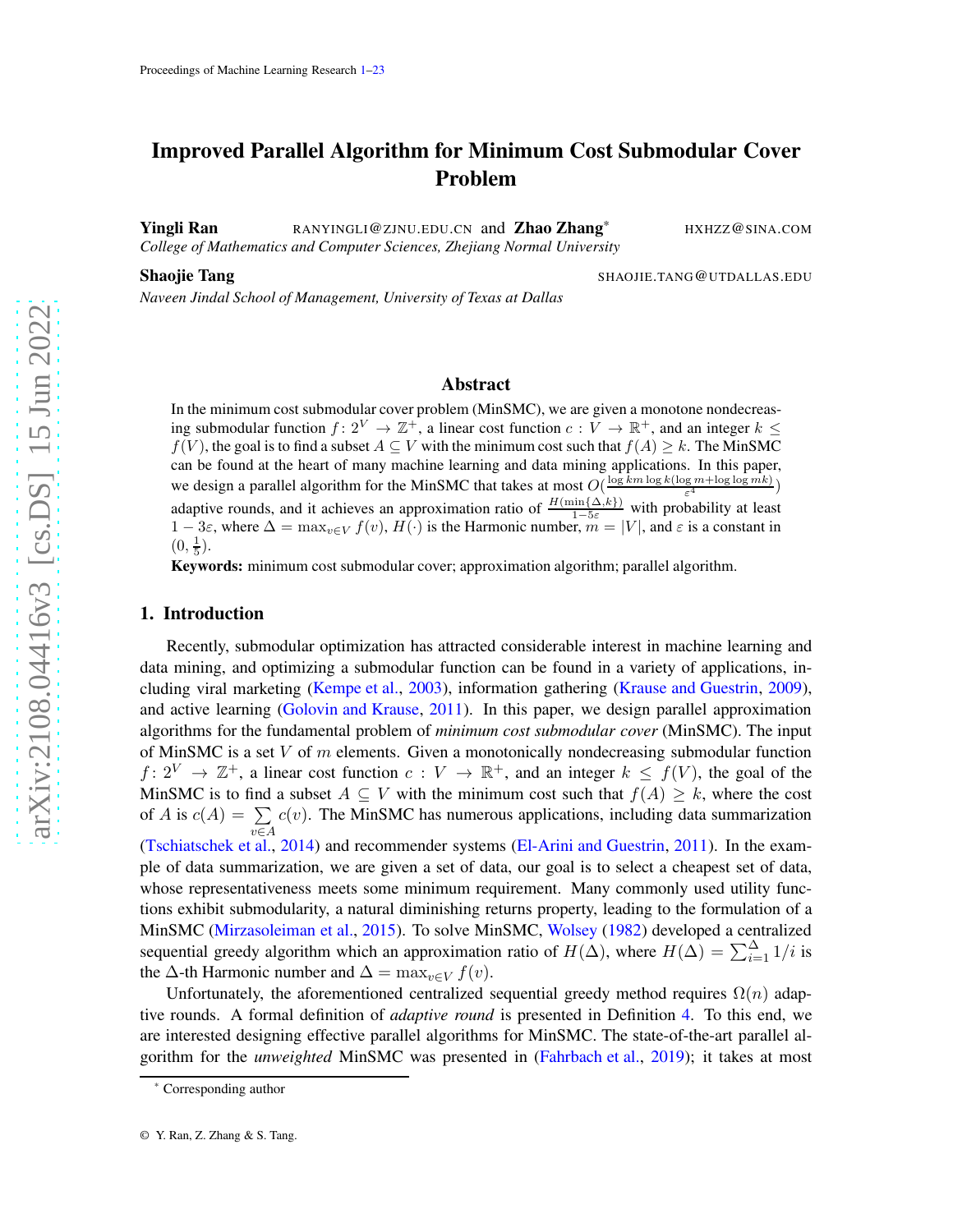$O(\log(m \log k) \log k)$  adaptive rounds to produce a solution sized at most  $O(\log k |OPT|)$ , where  $OPT$  is the optimal solution. Note that their approximation ratio is dependent on k which might be as large as  $\Theta(n)$ , whereas  $\Delta$  might be much smaller than k. In this work we consider a general *weighted* MinSMC and we develop an effective and efficient parallel algorithm, whose approximation ratio is arbitrarily close to  $H(\Delta)$ .

### 1.1. Related Works

Recently, [Balkanski and Singer](#page-12-6) [\(2018](#page-12-6)) introduced the concept of "adaptive complexity" which is defined as the number of parallel rounds required to achieve a constant factor approximation ratio. We use the same notation to measure the running time of a parallel algorithm. [Chekuri and Quanrud](#page-12-7) [\(2019](#page-12-7)) describe parallel algorithms for approximately maximizing the multilinear relaxation of a monotone submodular function subject to packing constraints. Both aforementioned studies focus on developing effective parallel algorithms for constrained submodular maximization problem, whereas we study the MinSMC. For the MinSMC, Wolsey [\(Wolsey](#page-13-1), [1982](#page-13-1)) presented a greedy algorithm that achieves an approximation ratio of  $H(\Delta)$ . For the *unweighted* version of the MinSMC, [Fahrbach et al.](#page-12-5) [\(2019](#page-12-5)) developed a parallel algorithm whose approximation ratio is at most of  $O(\log k)$  and it takes  $O(\log(m \log k) \log k)$  adaptive rounds. For the set cover problem (finding the smallest subcollection of sets that covers all elements), a special case of the MinSMC, [Berger et al.](#page-12-8) [\(1989\)](#page-12-8) provided the first parallel algorithm whose approximation guarantee is similar to that of the centralized greedy algorithm. They used the bucketing technique to obtain a  $(1 + \varepsilon)H(n)$ -approximation in  $O(\log^5 M)$  rounds, where M is the total sum of the sets' sizes. [Rajagopalan and Vazirani](#page-12-9) [\(1998](#page-12-9)) improved the number of rounds to  $O(log^3(Mn))$  at the cost of a larger approximation ratio of  $2(1+\varepsilon)H(n)$ . [Blelloch et al.](#page-12-10) [\(2011](#page-12-10)) further enhanced these results by obtaining a  $(1 + \varepsilon)H(n)$ -approximation algorithm in  $O(\log^2 M)$  rounds. We list the performance bounds of the closely related studies in Table [1.](#page-1-0)

<span id="page-1-0"></span>

| Source                                     | <b>Approximation ratio</b>                   | # of adaptive rounds                     |
|--------------------------------------------|----------------------------------------------|------------------------------------------|
| Minimum submodular cover                   |                                              |                                          |
| Our algorithm                              | $\{\min\{\Delta,k\}\}$<br>$1 - 5\varepsilon$ | $\log km \log k (\log m + \log \log mk)$ |
| (Wolsey, 1982) (sequential)                | $H(\Delta$                                   | $\Omega(m)$                              |
| (Fahrbach et al., 2019)(unweighted MinSMC) | $O(\log k)$                                  | $O(\log(m \log k) \log k)$               |
| Minimum set cover                          |                                              |                                          |
| (Berger et al., 1989)                      | $(1+\varepsilon)H(n)$                        | $O(\log^3 M)$                            |
| (Rajagopalan and Vazirani, 1998)           | $2(1+\varepsilon)H(n)$                       | $O(\log^3(Mn))$                          |
| (Blelloch et al., 2011)                    | $(1+\varepsilon)H(n)$                        | $\log^2 M$                               |

Table 1: Performance bounds of the closely related studies.

### 1.2. Our contributions and technical overview

In this paper, we design a parallel algorithm for the MinSMC. Our algorithm achieves a nearoptimal  $\frac{H(\min{\{\Delta,k\}})}{1-5\varepsilon}$ -approximation with probability of at least  $1-3\varepsilon$ , and it takes poly-logarithmic  $O(\frac{\log km \log k(\log m + \log \log mk)}{\epsilon^4})$  $(\frac{g m + \log \log mk)}{\varepsilon^4})$  adaptive rounds, where  $\varepsilon$  is a constant in  $(0, \frac{1}{5})$  $\frac{1}{5}$ ). Note that the aforementioned  $O(\log k)$ -approximation algorithm [\(Fahrbach et al.](#page-12-5), [2019](#page-12-5)) only works for the unweighted MinSMC, and  $\Delta$  might be much smaller than k. One naive approach to solve our problem is to iteratively call a parallel algorithm for the submodular maximization problem with a knapsack constraint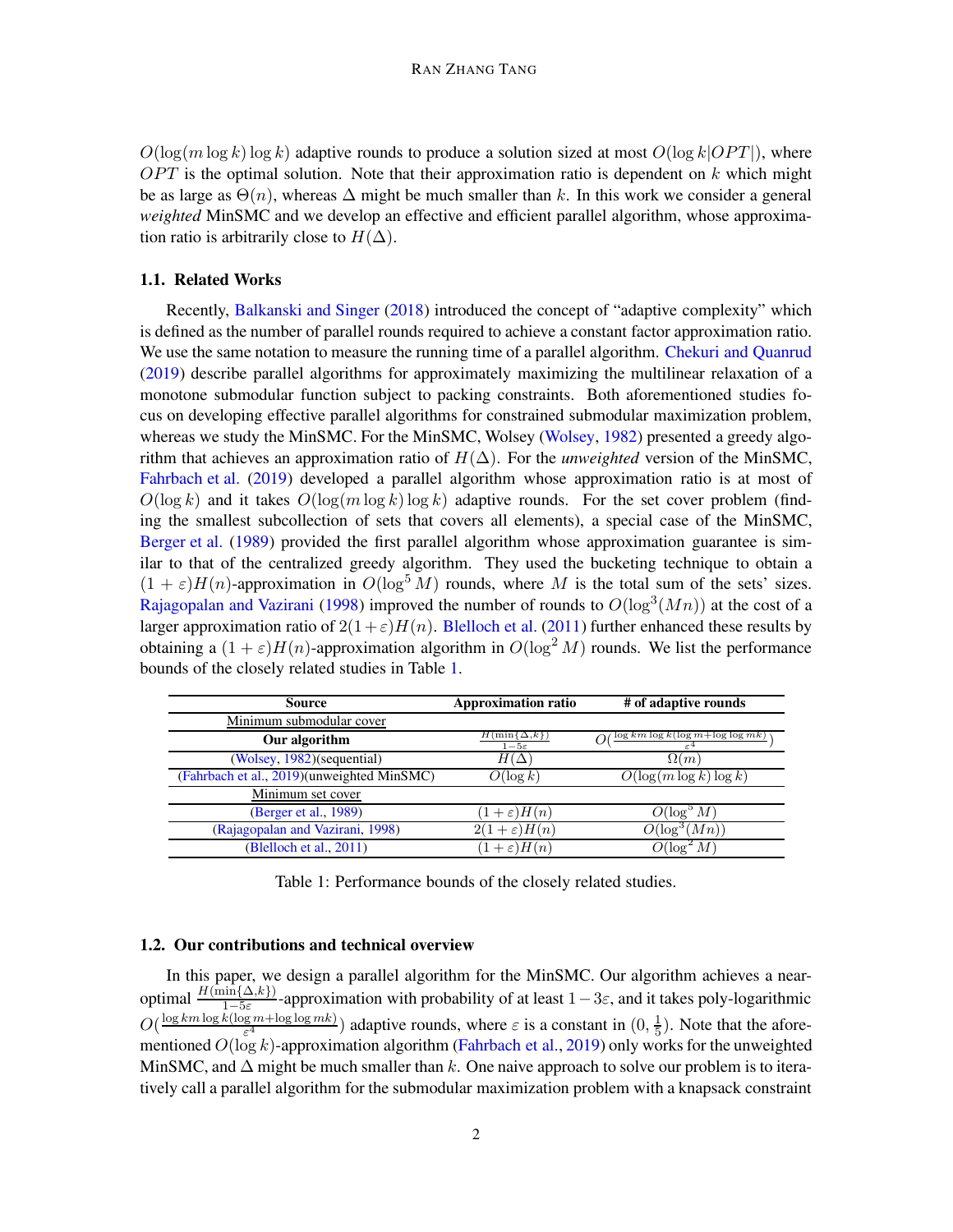[\(Chekuri and Quanrud](#page-12-7), [2019](#page-12-7)) until we find a feasible solution to the MinSMC. Unfortunately, the approximation ratio of this method is  $O(\log k)$ . Nonetheless, further effort is needed to improve this ratio to  $O(\log \Delta)$ . We build our algorithm through novel combinations of the ideas of multilayer bucket [\(Berger et al.,](#page-12-8) [1989](#page-12-8)), maximal nearly independent set [\(Blelloch et al.,](#page-12-10) [2011](#page-12-10)), and random sample [\(Fahrbach et al.,](#page-12-5) [2019](#page-12-5)). Note that both [Berger et al.](#page-12-8) [\(1989](#page-12-8)) and [Blelloch et al.](#page-12-10) [\(2011\)](#page-12-10) focus on the set cover problem, which is a special case of the MinSMC. Their approach can not be applied to solving the MinSMC directly. When applied separately, both of them encounter some structural difficulties.

High-Level Intuition of Our Proposed Approach: Inspired by the parallel algorithm [\(Blelloch et al.](#page-12-10), [2011\)](#page-12-10) for the minimum set cover problem, we design a parallel mechanism to imitate the sequential greedy algorithm. In each iteration of our algorithm, we only consider those elements with similar marginal profit-to-cost ratios. We find a nearly independent set from those elements such that the profit-to-cost ratio of the nearly independent set is almost the same as that of a best single element. Unfortunately, it is not clear how to adapt the solution from [\(Blelloch et al.,](#page-12-10) [2011](#page-12-10)) to find a nearly independent set in the context of MinSMC. To overcome this challenge, we are inspired by [\(Fahrbach et al.](#page-12-5), [2019](#page-12-5)) to use a randomized selection and guessing technique. Note that the original solution developed in [\(Fahrbach et al.](#page-12-5), [2019](#page-12-5)) only works for the unweighted MinSMC. To deal with the weighted case, we further group elements into buckets such that all elements from the same bucket have similar profit-to-cost ratios and marginal profits. In this way, all elements from the same bucket have similar costs. This idea of a multi-layer-bucket originated in [\(Berger et al.](#page-12-8), [1989](#page-12-8)) for solving the minimum set cover problem, we extend their idea to the general MinSMC.

The remaining part of this paper is organized as follows. The design of our parallel algorithm and its analysis are presented in Section [2](#page-2-0) and [4.](#page-11-0) Section [4](#page-11-0) concludes the paper with some discussions on future work.

#### <span id="page-2-0"></span>2. Parallel Algorithm and Analysis for MinSMC

#### 2.1. Preliminaries

Definition 1 (Submodular and monotone nondecreasing function) *Given a set* V *consisting of elements*  $v_1, v_2 \ldots, v_m$ , and a function  $f: 2^V \to \mathbb{R}^+$ , f is submodular if  $f(A) + f(B) \ge f(A \cap B)$  $B)$  + f(A ∪ B) for any A, B ⊆ V; f is monotone non-decreasing *if*  $f(A)$  ≥  $f(B)$  for any  $B \subseteq A \subseteq V$ .

For any two sets  $A, B \subseteq V$ , denote  $f_A(B) = f(A \cup B) - f(A)$  to be the *marginal profit* of B over A. Assume  $f(V) = n$ . In this paper, f is always assumed to be an integer-valued, monotone nondecreasing, submodular function. It can be verified that for any  $A \subseteq V$ , the marginal profit function  $f_A(\cdot)$  is also a monotone nondecreasing, submodular function.

Definition 2 (Minimum Submodular Cover Problem (MinSMC)) Given a monotone nondecreasing integer submodular function  $f: 2^V \to \mathbb{Z}^+$ , a cost function  $c: V \to \mathbb{R}^+$ , an integer  $k \leq n$ , MinSMC can be formulated as follows:

<span id="page-2-1"></span>
$$
\min\{c(A): A \subseteq V, f(A) \ge k\},\tag{1}
$$

where  $c(A) = \sum$ v∈A  $c(v).$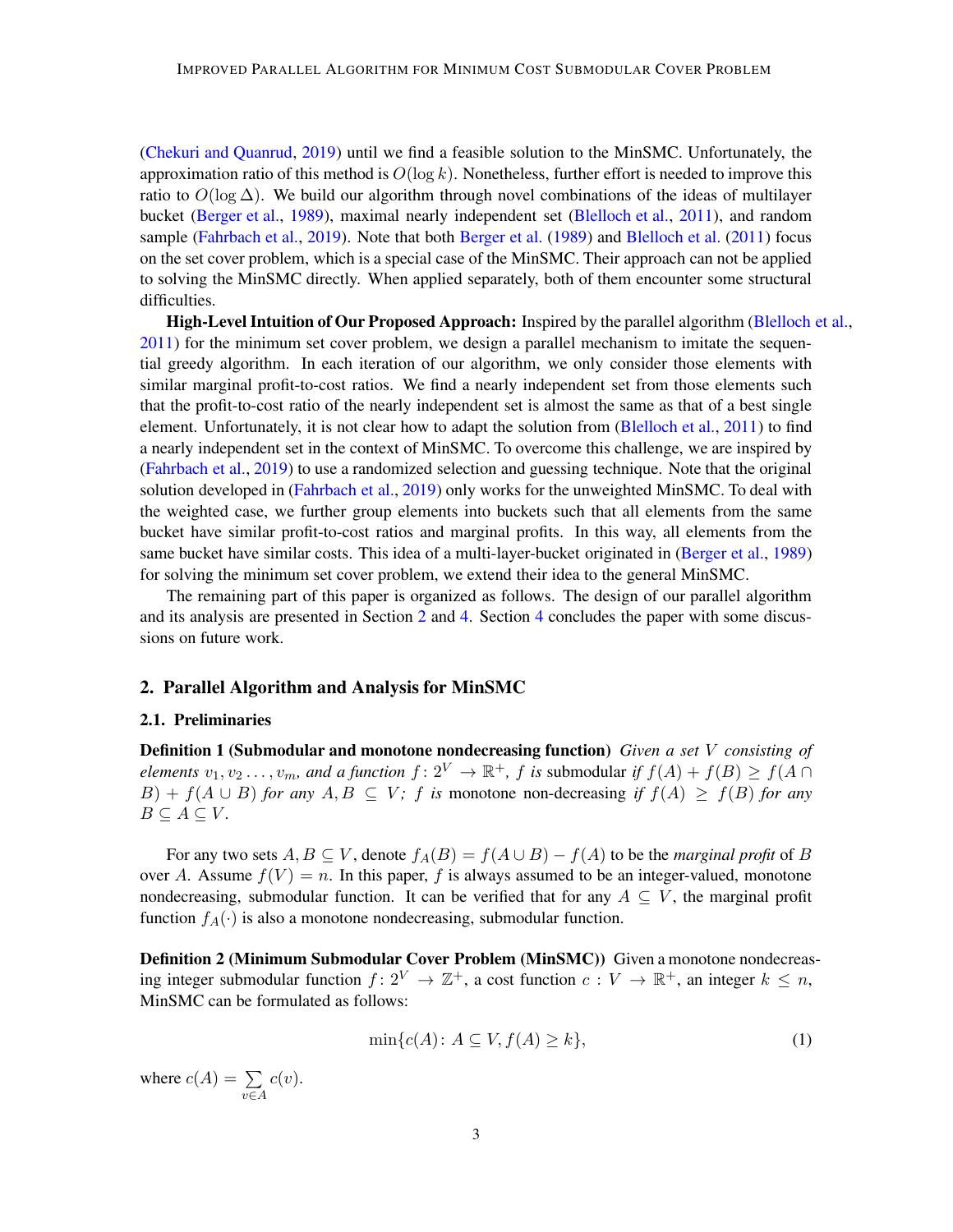Define a function g as  $g(A) = \min\{f(A), k\}$  for any subset  $A \subseteq V$ . When f is a monotone nondecreasing submodular function, it can be verified that  $g$  is also a monotone nondecreasing submodular function. Note that  $\max\{g(A): A \subseteq V\} = k = g(V)$ , and for the modified MinSMC

<span id="page-3-1"></span>
$$
\min\{c(A): g(A) = g(V)\},\tag{2}
$$

a set A is feasible to [\(2\)](#page-3-1) if and only if A is feasible to [\(1\)](#page-2-1). Hence, problems (1) and (2) are equivalent in terms of approximability, that is, A is an  $\alpha$ -approximate solution to problem [\(2\)](#page-3-1) if and only if A is an  $\alpha$ -approximate solution to problem [\(1\)](#page-2-1). In the following, we concentrate on the modified MinSMC  $(2)$ .

We next introduce the notation of  $\varepsilon$ -nearly independent set, which is adapted from the concept of ε*-maximal nearly independent set* (ε-MaxNIS) [\(Blelloch et al.](#page-12-10), [2011](#page-12-10)).

**Definition 3** (ε-**nearly independent set** (ε-NIS)) For a real number  $\varepsilon > 0$  and a set  $S \subset V$ , we say that a set  $J \subseteq V \setminus S$  is an  $\varepsilon$ -NIS with respect to S and  $\varepsilon$  if J satisfies the following nearly independent property:

<span id="page-3-2"></span><span id="page-3-0"></span>
$$
g_S(J) \ge (1 - \varepsilon)^2 \sum_{v \in J} g_S(v). \tag{3}
$$

At last, we introduce the notation of *adaptive round* from [\(Balkanski and Singer](#page-12-6), [2018](#page-12-6)). For simplicity, we use *adaptive round* and *round* interchangeably in the rest of this paper.

**Definition 4 (Adaptive round)** *Given a value oracle f, which receives a set*  $S \subseteq N$  *and returns its value*  $f(S)$ *, we say an algorithm takes*  $\gamma$  *adaptive rounds if (1) every query to* f *in round*  $i \in [\gamma]$ *depends only on the answers to queries in rounds* 1 *to* i − 1*, and (2) it performs polynomially-many parallel queries in each adaptive round.*

#### 2.2. Outline of Our Algorithm

We first present an outline of our algorithm. The main algorithm is presented in Algorithm [1,](#page-4-0) which can be viewed as a parallel implementation of the sequential greedy algorithm [\(Wolsey](#page-13-1), [1982\)](#page-13-1). The overall design of our algorithm follows the framework of adaptive greedy cover algorithm presented in [\(Fahrbach et al.](#page-12-5), [2019\)](#page-12-5) for the unweighted MinSMC. However, we need to design a new algorithm and perform more sophisticated analysis to achieve a better approximation ratio for the general MinSMC. Our basic idea is to process elements in batches in accordance with their profit-to-cost ratio and profits. Specifically, in each iteration of our algorithm, we first collect a group of elements with similar profit-to-cost ratio and profits, then we pick an  $\varepsilon$ -NIS from them using Algorithm [2](#page-5-0) and add it to the solution. The main idea of Algorithm [2](#page-5-0) is to guess the size of a largest  $\varepsilon$ -NIS, and for each guess, we use a mean function (Algorithm [3\)](#page-6-0) to verify whether it is an  $\varepsilon$ -NIS or not. Let  $c_{\text{max}}$  and  $c_{\text{min}}$  be the maximum and the minimum cost of elements, respectively. Unfortunately, the running time of Algorithm [1](#page-4-0) is dependent on  $c_{\text{max}}/c_{\text{min}}$ , whose value could be arbitrarily large. In order to achieve the running time of  $O(\frac{\log mk \log k \log(m \log mk)}{s^4})$  $\frac{\log(m \log m\kappa)}{\varepsilon^4}$ , we add a pre-processing stage to Algorithm [1](#page-4-0) to ensure that  $c_{\text{max}}/c_{\text{min}}$  is upper bounded by  $O(\log mk)$ . Our final algorithm is presented in Algorithm [4.](#page-11-1)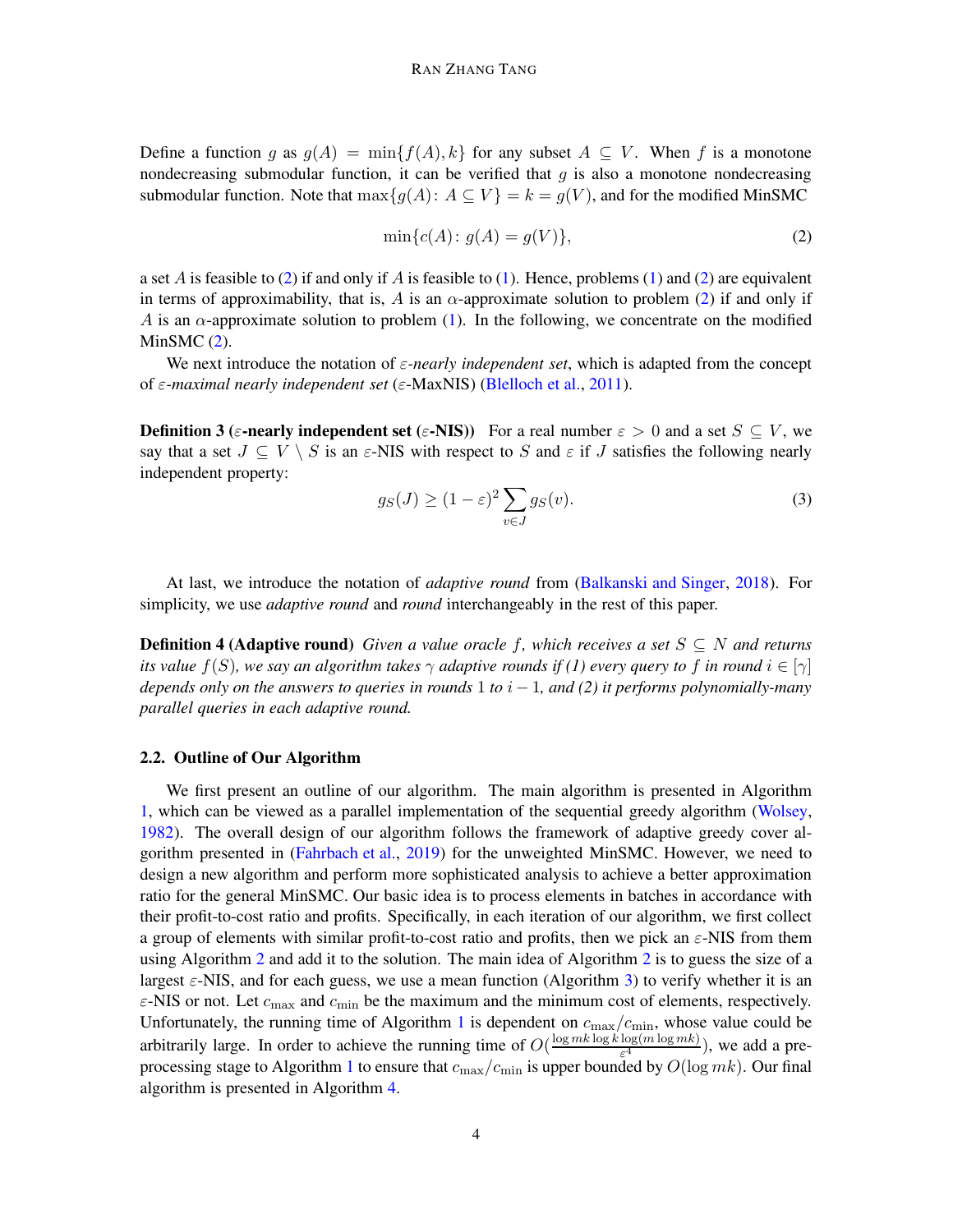$\mathcal{L}$ 

<span id="page-4-0"></span>Algorithm 1 MinSMC-Par $(V, g, c, k, \varepsilon)$ **Input:** MinSMC-Par instance  $(V, q, c, k, \varepsilon)$ . **Output:** A subset  $B \subseteq V$  with  $g(B) \geq k$ . 1:  $t \leftarrow 1$ 2:  $\beta = \max_{v \in V} \frac{q(v)}{c(v)}$ 3:  $\tau = \max_{v \in V} g(v)$ 4:  $T = \log_{1/(1-\varepsilon)} k c_{\text{max}}/c_{\text{min}}$ 5:  $\ell = \log_{1/(1-\varepsilon)} k$ 6:  $t' \leftarrow 1$ 7:  $B_1^1 \leftarrow \emptyset$ 8: while  $t \leq T$  do 9: while  $t' \leq \ell$  do 10:  $A_t^{t'} =$  $\int$  $v \in V$ :  $(1-\varepsilon)^t \beta \leq g_{B_t^{t'}}(v)/c(v) \leq (1-\varepsilon)^{t-1} \beta,$  $(1 - \varepsilon)^{t'} \tau \leq g_{B_t^{t'}}(v) \leq (1 - \varepsilon)^{t'-1} \tau$ 11: **if**  $A_t^{t'} = \emptyset$  then 12: break and go to line [18](#page-4-0) 13: end if 14:  $J_t^{t'} \leftarrow \text{NIS}(A_t^{t'}, B_t^{t'}, \varepsilon, \ell, (1-\varepsilon)^{t-1}\beta, (1-\varepsilon)^{t'-1}\tau)$ 15:  $B_t^{t'+1} \leftarrow B_t^{t'} \cup J_t^{t'}$ 16:  $' \leftarrow t' + 1$ 17: end while 18: **if**  $g(B_t^{t'}) \geq k$  **then** 19: break and go to line [24](#page-4-0) 20: end if 21:  $B_{t+1}^1 \leftarrow B_t^{t'}$ 22:  $t \leftarrow t + 1$ 23: end while 24: return  $B \leftarrow B_t^{t'}$ 

#### 2.3. Design of Algorithm [1](#page-4-0)

Now we are ready to present the details of Algorithm [1.](#page-4-0) We defer the description of the final Algorithm [4](#page-11-1) to the next section. Let  $\beta = \max_{v \in V} g(v)/c(v)$  denote the largest profit-to-cost ratio of a single element. In each round (line [10](#page-4-0) of Algorithm [1\)](#page-4-0), we construct a bucket  $A_t^{t'}$  such that all elements in  $A_t^{t'}$  have similar marginal profits and marginal profit-to-cost ratio, e.g.,

$$
A_t^{t'} = \left\{ v \in V : \begin{array}{l} (1 - \varepsilon)^t \beta \le g_{B_t^{t'}}(v) / c(v) \le (1 - \varepsilon)^{t-1} \beta, \\ (1 - \varepsilon)^{t'} \tau \le g_{B_t^{t'}}(v) \le (1 - \varepsilon)^{t'-1} \tau \end{array} \right\},
$$

where  $B_t^{t'}$  denotes the set of already selected elements before this round, and  $\tau = \max_{v \in V} g(v)$ is the largest profit of a single element; then it picks an  $\varepsilon$ -NIS with respect to  $B_t^{t'}$  from  $A_t^{t'}$  using Algorithm [2](#page-5-0) (see line [14](#page-4-0) and line [15](#page-4-0) of Algorithm [1\)](#page-4-0) and adds it to the solution. A detailed description of Algorithm [2](#page-5-0) will be provided in the next paragraph. In the process of selecting elements, we give higher priority to those elements with higher profit-to-cost ratio. For those elements with the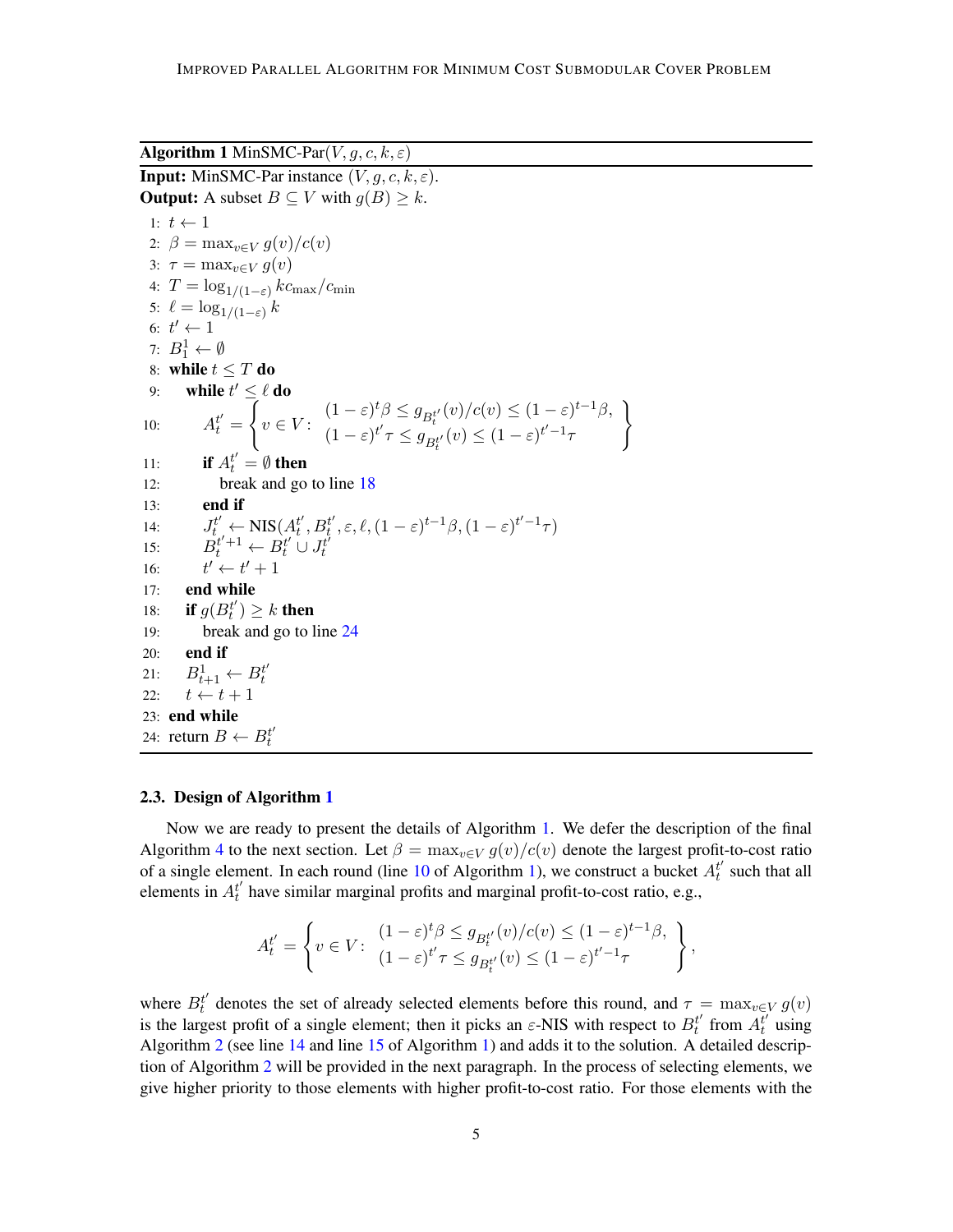<span id="page-5-0"></span>Algorithm 2 NIS $(A, B, \varepsilon, \ell, \beta, \tau)$ 

**Input:** Two sets A and B, two threshold values  $\beta$  and  $\tau$ , a constant  $0 < \epsilon < 1/4$ , a parameter  $\ell$ . **Output:** An  $\varepsilon$ -nearly independent set  $J \subseteq A$  with respect to B.

1:  $J_1 \leftarrow \emptyset$ 2:  $p \leftarrow 1$ 3:  $i \leftarrow -1$ 4:  $A_0 \leftarrow A$ 5:  $B_1 \leftarrow B$ 6:  $\bar{\varepsilon} \leftarrow \frac{1}{3}(1 - \frac{1}{2T\ell})\varepsilon$ 7:  $r \leftarrow \log_{\frac{1}{1-\tilde{\varepsilon}}}(2mT\ell)/\varepsilon$ 8:  $\delta \leftarrow \varepsilon/(2rkT^2\ell)$ 9: while  $p \le r$  do 10:  $A_p \leftarrow \{v \in A_{p-1} : (1 - \varepsilon)\beta \leq g_{B_p}(v) / c(v) \leq \beta, (1 - \varepsilon)\tau \leq g_{B_p}(v) \leq \tau\}$ 11: if  $A_p \leftarrow \emptyset$  then 12: break (exit the while loop) 13: end if 14: **for**  $i \leq \log_{1+\bar{\varepsilon}} m$  **do** 15:  $t_p \leftarrow \min\{ \lfloor (1 + \bar{\varepsilon})^i \rfloor, |A_p| \}$ 16:  $\overrightarrow{\mu}_p \leftarrow \text{Mean}(B_p, A_p, t_p, \tau, \overrightarrow{\varepsilon}, \delta)$ 17: **if**  $\bar{\mu}_p \leq 1 - 1.5\bar{\varepsilon}$  then 18: break (exit the for loop) 19: end if 20:  $i \leftarrow i + 1$ 21: end for 22: select a  $t_p$ -set  $T_p$  from  $A_p$  uniformly at random, and let  $J_{p+1} \leftarrow J_p \cup T_p$ 23:  $B_{p+1} \leftarrow B_p \cup J_{p+1}$ 24: **if**  $g(B_{p+1}) \geq k$  then 25: break (exit the while loop) 26: end if 27:  $p \leftarrow p + 1$ 28: end while 29: Return  $J_p$ 

same profit-to-cost ratio, we give higher priority to those with higher marginal profit. We can prove that when the algorithm terminates, with high probability, it outputs a feasible solution with a good approximation.

We next explain Algorithm [2](#page-5-0) in details. Given two sets A and B, a constant  $0 < \varepsilon < 1/4$ , the goal of Algorithm [2](#page-5-0) is to compute an  $\varepsilon$ -NIS with respect to B from A. For ease of presentation, we call a set consisting of t elements t-set. Starting with,  $p = 1$ ,  $B_1 = B$  and  $A_0 = A$ . In the p-th round of the while loop (line [9\)](#page-5-0), we compute a "good"  $\varepsilon$ -NIS with respect to  $B_p$  from  $A_p$ , where  $B_p$  is the set of selected elements before round p and  $A_p$  is defined in line [10.](#page-5-0) Then we add this ε-NIS to  $B_p$  to obtain  $B_{p+1}$ . This process takes at most r rounds, where  $r = \log_{1} \frac{1}{r} (2mT\ell)/\varepsilon$ . To compute the  $\varepsilon$ -NIS in each round p, we use a for loop (line [14\)](#page-5-0) to guess its size  $t_p$ . For each guess,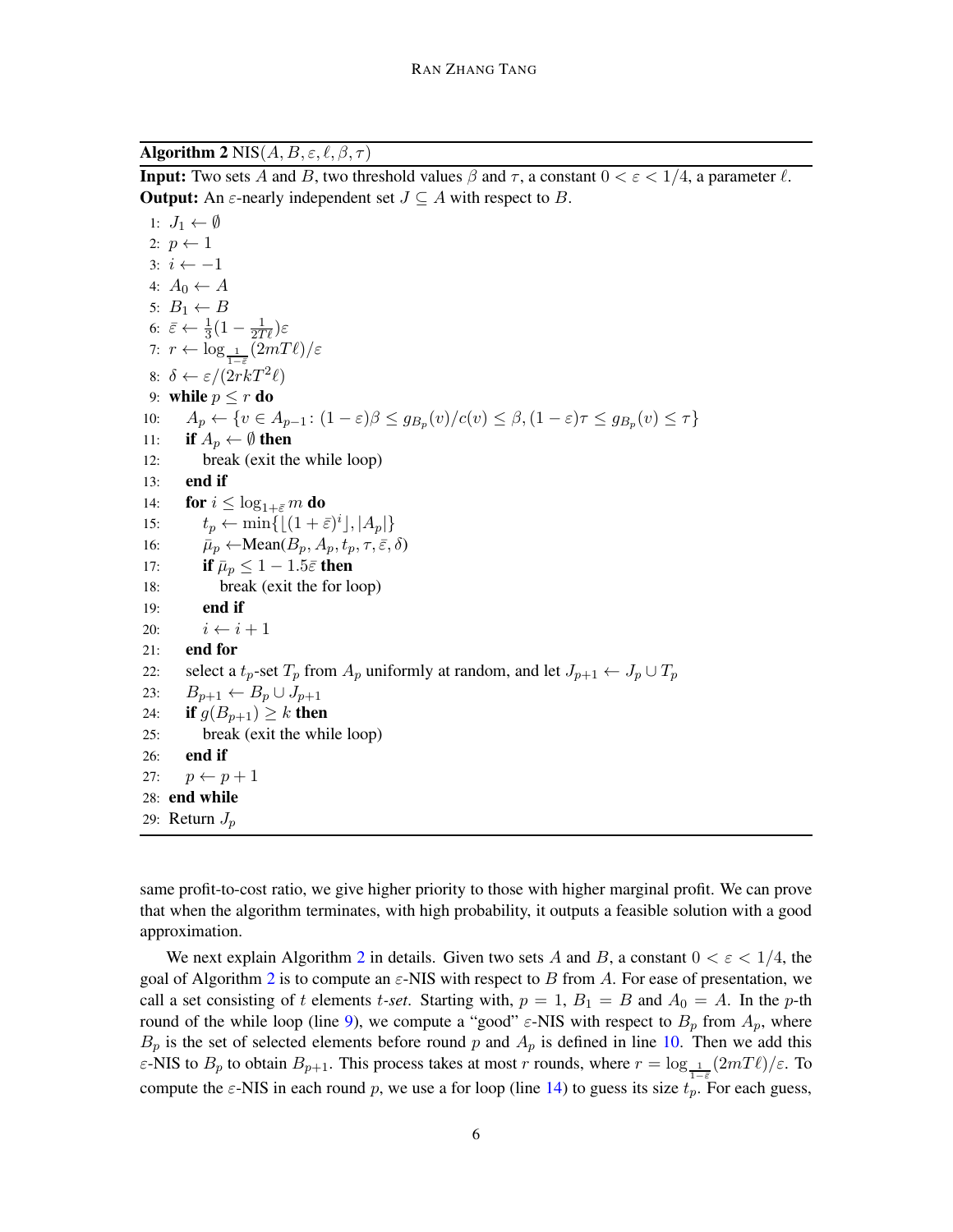we use Algorithm [3](#page-6-0) to measure the expected quality of a  $t_p$ -set that is sampled from  $A_p$  uniformly at random. Note that we can try all  $\log_{1+\bar{\varepsilon}} m$  guesses in parallel.

We next introduce the design of Algorithm [3.](#page-6-0) We first define a function  $I_{t,B,A,\tau,\epsilon}$  as follows. Given two sets A, B, a parameter  $\tau$ , and a real number  $0 < \varepsilon < 1$ , for a t-set X, and an element x from  $A \setminus X$ , define

$$
I_{t,B,A,\tau,\epsilon}(X,x) = I[g_{B\cup X}(x) \ge (1-\epsilon)\tau],
$$
 where  $I[\cdot]$  is an indicator function,

that is,  $I_{t,B,A,\tau,\epsilon}(X,x) = 1$  if  $g_{B\cup X}(x) \geq (1-\epsilon)\tau$ , and  $I_{t,B,A,\tau,\epsilon}(X,x) = 0$  otherwise. As a convention,

<span id="page-6-3"></span>if 
$$
A \setminus X = \emptyset
$$
, define  $I_{t,B,A,\tau,\epsilon}(X,x) = 0$ . (4)

With the above function, Algorithm [3](#page-6-0) computes  $\bar{\mu}_p$ , which is the estimated expectation of  $I_{t_p,B_p,A_p,\tau,\epsilon}(X,x)$  assuming that X is a  $t_p$ -set that is selected from  $A_p$  uniformly at random, and x is an element that is drawn uniformly at random from  $A_p \setminus X$ . It will become clear later that there exists a  $t_p$  which ensures that (1)  $\bar{\mu}_p \leq 1 - 1.5\bar{\varepsilon}$ , and (2) the random set  $T_p$  returned from line [22](#page-5-0) of Algorithm [2](#page-5-0) is an  $\varepsilon$ -NIS with respect to  $B_p$ , with high probability.

<span id="page-6-0"></span>Algorithm 3 Mean( $B, A, t, \tau, \bar{\varepsilon}, \delta$ ) **Input:**  $(B, A, t, \tau, \bar{\varepsilon}, \delta)$ . Output:  $\bar{\mu}$ . 1: set the number of samples  $m' \leftarrow 8 \lceil \log(2/\delta)/\bar{\varepsilon}^2 \rceil$ 

2: sample m' sets  $X_1, \ldots, X_{m'}$  and m' elements  $x_1, \ldots, x_{m'}$ , where each  $X_i$  is a t-set selected from A uniformly at random, and  $x_i$  is an element sampled from  $A \setminus X_i$  uniformly at random 3: return  $\bar{\mu} \leftarrow \frac{1}{m'} \sum_{i=1}^{m'} I_{t,B,A,\tau,\epsilon}(X_i, x_i)$ 

Unless specified otherwise, we assume X (resp.  $X'$ ) is a t-set (resp.  $t'$ -set) that is selected from A uniformly at random, and x (resp.  $x'$ ) is an element that is drawn uniformly at random from  $A \setminus X$  (resp.  $A \setminus X'$ ). We next present a useful lemma to show that  $\mathbb{E}_{X,x}[I_{t,B,A,\tau,\epsilon}(X,x)]$  is monotone non-increasing with respect to the sample size  $t$ . In the rest of this paper, we will omit the subscript from  $\mathbb{E}_{X,x}[\cdot]$  if it is clear from the context, and use a shorthand notation  $I_t(X,x)$  to denote  $I_{t,B,A,\tau,\epsilon}(X,x)$ .

**Lemma 5** *Given*  $B, A, \tau, \epsilon$ , suppose t and t' are two integers with  $t < t'$ . Then

<span id="page-6-1"></span>
$$
\mathbb{E}[I_t(X,x)] \geq \mathbb{E}[I_{t'}(X',x')].
$$

<span id="page-6-2"></span>The following lemma reveals the relation between  $\bar{\mu}_p$  and  $\mathbb{E}[I_{t_n,B_p,A_p,\tau,\epsilon}(X,x)]$ .

**Lemma 6** *With probability at least*  $1 - \delta$ ,  $\mathbb{E}[I_{t_n,B_n,A_n,\tau,\epsilon}(X,x)] \leq 1 - \bar{\varepsilon}$  *if*  $\bar{\mu}_p \leq 1 - 1.5\bar{\varepsilon}$ *, and*  $\mathbb{E}[I_{t_n,B_n,A_n,\tau,\epsilon}(X,x)] \geq 1-2\bar{\varepsilon}$  *if*  $\bar{\mu}_p > 1-1.5\bar{\varepsilon}$ .

The proofs of Lemma [5](#page-6-1) and Lemma [6](#page-6-2) are given in Appendix A and Appendix B.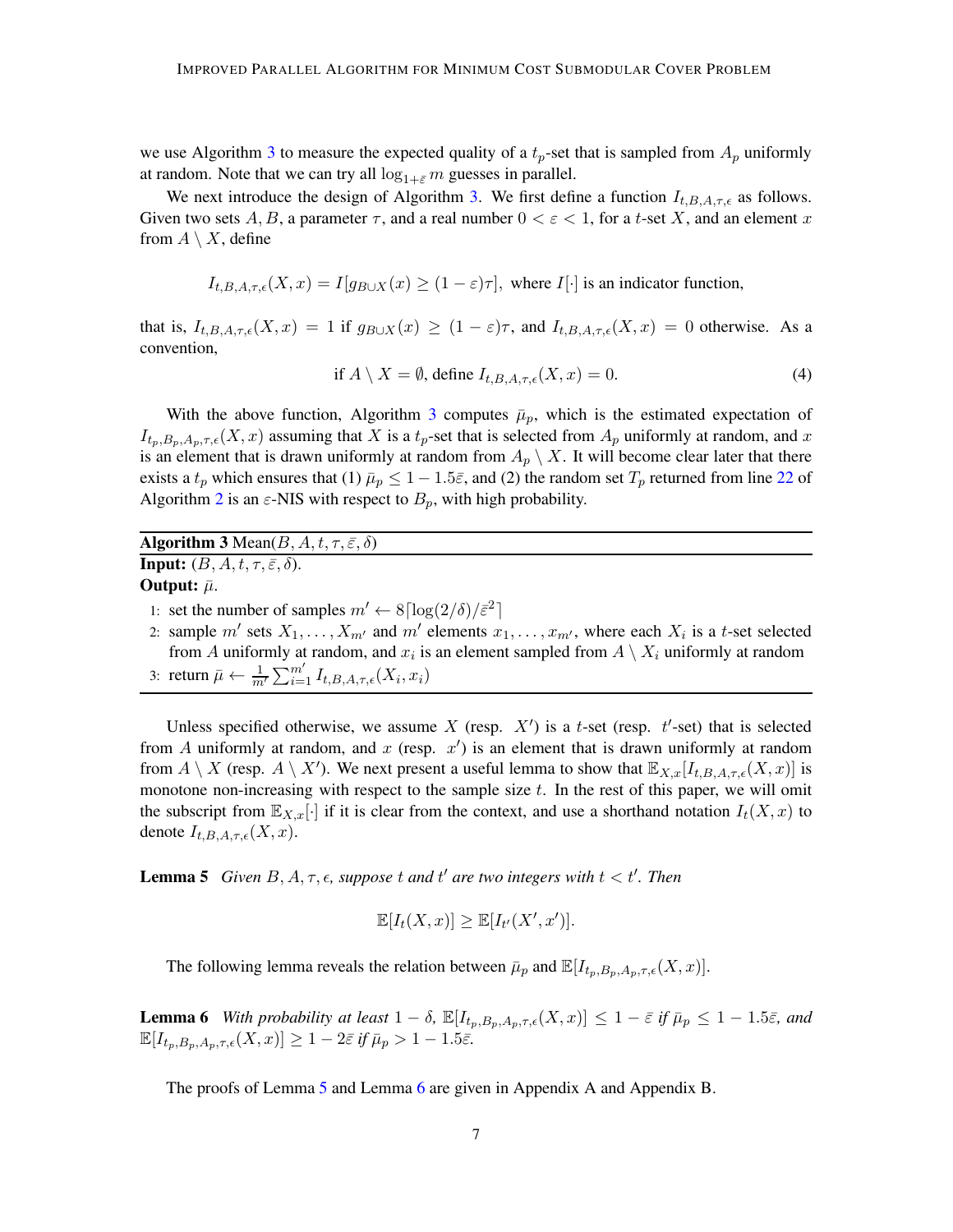### 2.4. Performance analysis

In this section, we analyze the running time and the approximation ratio of Algorithm [1.](#page-4-0) We first provide some technical lemmas. The first lemma shows that the expected size of  $A_p$  in Algorithm [2](#page-5-0) decreases exponentially as p grows, which implies that  $A_p$  will become empty in at most  $\log_{1+\varepsilon} m$ rounds. Note that in line [14](#page-5-0) of Algorithm [2,](#page-5-0) if  $i = \log_{1+\bar{\varepsilon}} m$ , then  $t_p = |A_p|$ , which implies  $\bar{\mu}_p = 0$ and thus  $\bar{\mu}_p \leq 1 - 1.5\bar{\varepsilon}$ . This indicates that line [18](#page-5-0) in Algorithm [2](#page-5-0) is guaranteed to be triggered.

<span id="page-7-2"></span>**Lemma 7** *If line* [18](#page-5-0) *in Algorithm* [2](#page-5-0) *is triggered (the for loop is exited), then*  $\mathbb{E}[|A_{p+1}|] \leq (1-\varepsilon)|A_p|$ *with probability at least*  $1 - \delta$ *, where*  $\mathbb{E}[[A_{p+1}]]$  *denotes the expected size of*  $A_{p+1}$  *conditioned on a fixed* Ap*.*

**Proof** The inequality is obvious if  $A_{p+1} = \emptyset$ . In the following, assume  $A_{p+1} \neq \emptyset$ .

By the assumption of this lemma, we have  $\bar{\mu}_p \leq 1 - 1.5\bar{\varepsilon}$ . Then by Lemma [6,](#page-6-2) with probability at least  $1 - \delta$ ,

<span id="page-7-0"></span>
$$
\mathbb{E}[I_{t_p,B_p,A_p,\tau,\epsilon}(X,x)] \le 1 - \bar{\varepsilon}.\tag{5}
$$

Note that once  $T_p$  is picked, for any element  $x \in A_p$ , we move  $x$  to  $A_{p+1}$  only if  $I[g_{B_p \cup T_p}(x) \geq (1-\frac{1}{2}A_p \cup T_p)$  $(\varepsilon)\tau, g_{B_p \cup T_p}(x)/c(x) \ge (1-\varepsilon)\beta] = 1$ ; also note that  $I[g_{B_p \cup T_p}(x) \ge (1-\varepsilon)\tau, g_{B_p \cup T_p}(x)/c(x) \ge 1$  $(1 - \varepsilon)\beta$  = 0 if  $x \in T_p$ . It follows that

$$
\mathbb{E}[|A_{p+1}|] = \sum_{x \in A_p \setminus T_p} I[g_{B_p \cup T_p}(x) \ge (1 - \varepsilon)\tau, g_{B_p \cup T_p}(x) / c(x) \ge (1 - \varepsilon)\beta]
$$
  

$$
\le \sum_{x \in A_p \setminus T_p} I[g_{B_p \cup T_p}(x) \ge (1 - \varepsilon)\tau].
$$

It follows that

$$
\mathbb{E}\left[\frac{|A_{p+1}|}{|A_p \setminus T_p|}\right] = \sum_{T_p} \Pr[T_p \text{ is picked}]\mathbb{E}\left[\frac{|A_{p+1}|}{|A_p \setminus T_p|} | T_p\right]
$$
\n
$$
\leq \sum_{T_p} \Pr[T_p \text{ is picked}]\left(\sum_{x \in A_p \setminus T_p} \Pr[x \text{ is picked} | T_p] \frac{I[g_{B_p \cup T_p}(x) \geq (1-\varepsilon)\tau]}{|A_p \setminus T_p|}\right)
$$
\n
$$
= \sum_{T_p, x \in A_p \setminus T_p} \Pr[T_p, x \text{ are picked}] \frac{I[g_{B_p \cup T_p}(x) \geq (1-\varepsilon)\tau]}{|A_p \setminus T_p|}
$$
\n
$$
\leq \sum_{T_p, x \in A_p \setminus T_p} \Pr[T_p, x \text{ are picked}] I[g_{B_p \cup T_p}(x) \geq (1-\varepsilon)\tau]
$$
\n
$$
= \mathbb{E}[I_{t_p, B_p, A_p, \tau, \epsilon}(T, x)],
$$

where the second inequality uses the observation that  $|A_p \setminus T_p| \ge 1$  (since  $A_{p+1} \ne \emptyset$ ). Combining this with inequality [\(5\)](#page-7-0), we have  $\mathbb{E}\left[\frac{|A_{p+1}|}{|A_{p+1}|}\right]$  $\frac{|A_{p+1}|}{|A_p\setminus T_p|} \leq 1-\bar{\varepsilon}$ . Thus  $\mathbb{E}[|A_{p+1}|] \leq (1-\varepsilon)\mathbb{E}[|A_p\setminus T_p|] \leq$  $(1 - \bar{\varepsilon})|A_p|$ . The lemma is proved.  $\blacksquare$ 

<span id="page-7-1"></span>For ease of presentation, we call  $A_t^{t'}$  (line [10](#page-5-0) of Algorithm [2\)](#page-5-0) as a *subordinate bucket* and  $A_t = \{v \in V : (1 - \varepsilon)^t \beta \le g_{B_t^{t'}}(v) / c(v) \le (1 - \varepsilon)^{t-1} \beta\}$  as a *primary bucket*. The following lemma says that for any  $t \leq T$  and  $t' \leq \ell$ , when line [14](#page-4-0) of Algorithm [1](#page-4-0) returns a set  $J_t^{t'}$ , the subordinate bucket  $A_t^{t'}$  becomes empty with probability at least  $1 - \varepsilon/(T^2 \ell)$ .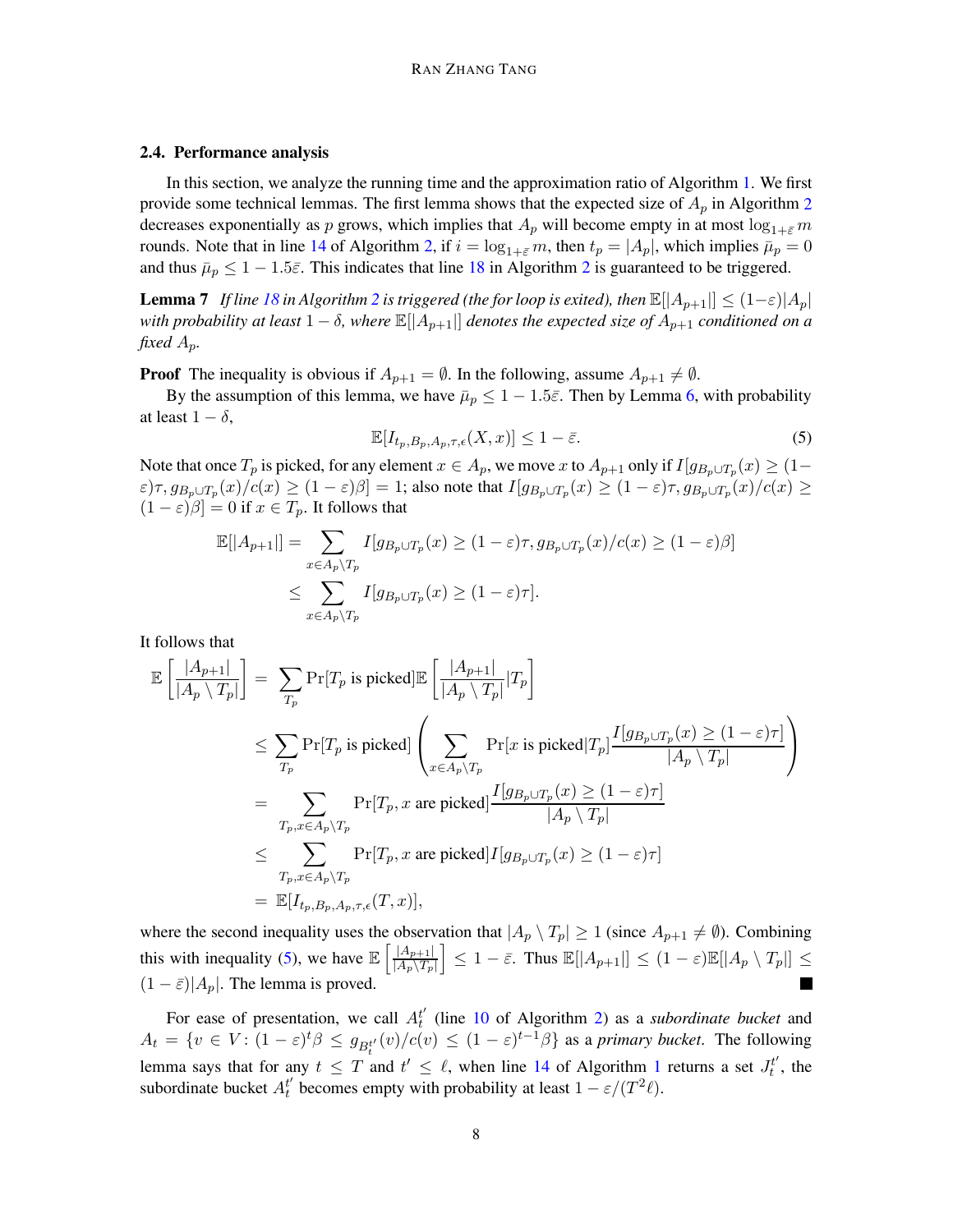**Lemma 8** *When Algorithm [2](#page-5-0) reaches line [29,](#page-5-0) the subordinate bucket*  $A_p$  *(line [10\)](#page-5-0) becomes empty* with probability at least  $1 - \varepsilon/(T^2\ell)$ .

<span id="page-8-0"></span>The following corollary shows that when the inner while loop of Algorithm [1](#page-4-0) halts, the primary bucket  $A_t$  becomes empty with probability at least  $1 - \varepsilon/T^2$ .

**Corollary 9** After  $J_t^{\ell}$  is computed (line [14](#page-4-0) of Algorithm [1\)](#page-4-0), the primary bucket  $A_t$  becomes empty *with probability at least*  $1 - \varepsilon/T^2$ *.* 

The proofs of Lemma [8](#page-7-1) and Corollary [9](#page-8-0) are given in Appendix C and Appendix D.

<span id="page-8-6"></span>The next lemma shows that with probability at least  $1 - \delta kr$ , the set  $J_t^{t'}$  computed in line [14](#page-4-0) of Algorithm [1](#page-4-0) satisfies the nearly independent property defined in [\(3\)](#page-3-2).

**Lemma 10**  $\mathbb{E}[g_{B_t^{t'}}(J_t^{t'})] \geq (1-\varepsilon)^2 \sum_{v \in J_t^{t'}} g_{B_t^{t'}}(v)$  *with probability at least*  $1-\delta kr$ .

**Proof** Consider the case when the input B of Algorithm [2](#page-5-0) is  $B_t^{t'}$ . That is,  $B_1 = B_t^{t'}$  (line [5](#page-5-0) of Algorithm [2\)](#page-5-0). We first prove that for any round p, with probability at least  $1 - n\delta$ , the random set  $T_p$  (line [22](#page-5-0) of Algorithm [2\)](#page-5-0) satisfies

<span id="page-8-1"></span>
$$
\mathbb{E}[g_{B_p}(T_p)] \ge (1 - \varepsilon)^2 \sum_{v \in T_p} g_{B_1}(v),\tag{6}
$$

where  $B_p$  is computed in line [23](#page-5-0) of Algorithm [2.](#page-5-0) We consider a fixed round p in the rest of this proof. For ease of presentation, denote the size of  $T_p$  as  $t^*$ . Inequality [\(6\)](#page-8-1) is obviously true if  $t^* = 0$ or 1. Next, suppose  $t^* \geq 2$  $t^* \geq 2$ . Note that line [22](#page-5-0) of Algorithm 2 is executed after we jumped out of the for loop. Further note that this jump out is always due to line [17.](#page-5-0) In fact, if the number of iterations the for loop takes has reached  $\log_{1+\bar{\varepsilon}} m$ , then  $t_p = |A_p|$ , and every  $X_i$  in Algorithm [3](#page-6-0) is  $A_p$ , resulting in  $\bar{\mu}_p = 0$  (see [\(4\)](#page-6-3)), in which case the condition of line [17](#page-5-0) is satisfied. In the previous round of the for loop, that is, when  $t_p$  tries the value  $\bar{t} = t^*/(1 + \bar{\varepsilon})$ , we must have  $\bar{\mu}_p > 1 - 1.5\bar{\varepsilon}$ , and thus

<span id="page-8-4"></span>
$$
\mathbb{E}[I_{\bar{t},B_p,A_p,\tau,\epsilon}(X,x)] \ge 1 - 2\bar{\varepsilon}
$$
\n(7)

by Lemma [6.](#page-6-2) Assume that  $T_p = \{v_1, \ldots, v_{t^*}\}\$ , and for any  $i \leq t^*$ , denote  $T_p^i = \{v_1, \ldots, v_i\}$ . By the monotonicity of  $q$ , we have

<span id="page-8-2"></span>
$$
\mathbb{E}[g_{B_p}(T_p)] \ge \mathbb{E}[g_{B_p}(T_p^{\bar{t}})] = \sum_{i=1}^{\bar{t}} \mathbb{E}[g_{B_p \cup T_p^{i-1}}(v_i)].
$$
\n(8)

By the definition of  $I_{i,B_p,A_p,\tau,\epsilon}(X,x)$  and Markov's inequality,

<span id="page-8-3"></span>
$$
\mathbb{E}[I_{i,B_p,A_p,\tau,\epsilon}(T_p^i, v_{i+1})] = \Pr[g_{B_p \cup T_p^i}(v_{i+1}) \ge (1-\varepsilon)\tau] \le \frac{\mathbb{E}[g_{B_p \cup T_p^i}(v_{i+1})]}{(1-\varepsilon)\tau}.
$$
 (9)

Combining inequalities  $(8)$  and  $(9)$ , we have

<span id="page-8-5"></span>
$$
\mathbb{E}[g_{B_p}(T_p)] \ge (1-\varepsilon)\tau \cdot \sum_{i=1}^{\bar{t}} \mathbb{E}[I_{i,B_p,A_p,\tau,\epsilon}(T_p^i,v_{i+1})]. \tag{10}
$$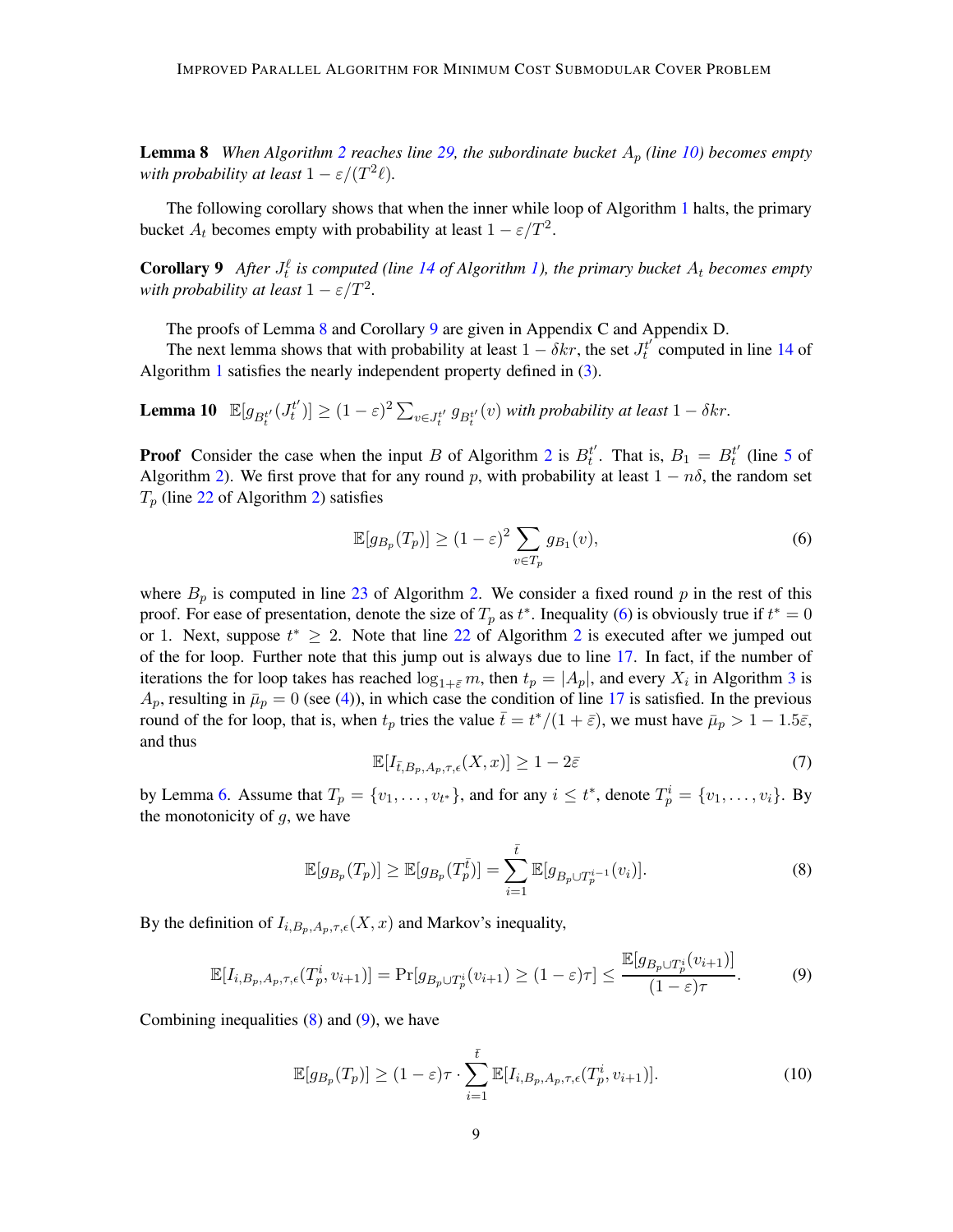For any  $i \leq \bar{t}$ , by Lemma [5](#page-6-1) and inequality [\(7\)](#page-8-4), with probability at least  $1 - \delta$ ,

<span id="page-9-1"></span><span id="page-9-0"></span>
$$
\mathbb{E}[I_{i,B_p,A_p,\tau,\epsilon}(T_p^i,v_{i+1})] \ge 1 - 2\bar{\varepsilon}.\tag{11}
$$

Combining inequalities [\(10\)](#page-8-5), [\(11\)](#page-9-0), and the union bound, with probability at least  $1 - n\delta$ ,

$$
\mathbb{E}[g_{B_p}(T_p)] \geq (1 - 2\bar{\varepsilon})\bar{t}(1 - \varepsilon)\tau
$$
\n
$$
= \frac{t^*}{1 + \bar{\varepsilon}}(1 - 2\bar{\varepsilon})(1 - \varepsilon)\tau
$$
\n
$$
\geq (1 - \varepsilon)^2 t^* \tau,
$$
\n(12)

where the last inequality is due to the choice of  $\bar{\varepsilon}$ . According to line [10](#page-4-0) and line [14](#page-4-0) of Algorithm [1,](#page-4-0) when Algorithm [2](#page-5-0) is triggered, we have  $g_{B_1}(v) \leq \tau$  for any  $v \in A$ , with respect to the input parameter  $\tau$ . It follows that  $g_{B_1}(v) \leq \tau$  holds for every  $v \in T_p$ . Combining this with [\(12\)](#page-9-1), inequality  $(6)$  is proved.

Then, by the union bound, and a proof similar to the proof of Corollary [9,](#page-8-0) with probability at least  $1 - \delta kr$ ,

$$
\sum_{p=1}^{r} \mathbb{E}[g_{B_p}(T_p)] \ge (1 - \varepsilon)^2 \sum_{i=p}^{r} \sum_{v \in T_p} g_{B_1}(v)
$$
\n(13)

H

Combining this with  $J_t^{t'} = \bigcup_{p=1}^r T_p$ , with probability at least  $1 - \delta k r$ ,

$$
\mathbb{E}[g_{B_t^{t'}}(J_t^{t'})] = \sum_{p=1}^r \mathbb{E}[g_{B_p}(T_p)]
$$
  
\n
$$
\geq (1-\varepsilon)^2 \sum_{p=1}^r \sum_{v \in T_p} g_{B_1}(v)
$$
  
\n
$$
= (1-\varepsilon)^2 \sum_{v \in J_t^{t'}} g_{B_t^{t'}}(v),
$$

where the last inequality is due to  $B_1 = B_t^{t'}$  and  $J_t^{t'} = \bigcup_{p=1}^r T_p$ .

Without loss of generality, we assume that every inner while loop of Algorithm [1](#page-4-0) is executed  $\ell$ times. Denote by  $D_t = J_t^1 \cup J_t^2 \cup \ldots \cup J_t^{\ell}$  for any  $t \leq T$ . The following corollary shows that the expected cost effectiveness of  $D_t$  decreases geometrically as t grows.

<span id="page-9-2"></span>**Corollary 11** For any  $t \leq T$ ,  $\frac{\mathbb{E}[g_{B_t^1}(D_t)]}{c(D_t)} \geq (1-\varepsilon)^{t+2}\beta$  with probability at least  $1-\delta kr\ell$ .

The proof of Corollary [11](#page-9-2) is presented in Appendix E.

<span id="page-9-3"></span>Now, we are ready to analyze the expected performance of Algorithm [1.](#page-4-0)

**Theorem [1](#page-4-0)2** *For any constant*  $0 < \varepsilon < 1/4$ *, with probability at least*  $1 - 3\varepsilon$ *, Algorithm 1 outputs an*  $\frac{H(\min\{\Delta,k\})}{1-\Delta\varepsilon}$  $\frac{\sin{\{\Delta,\kappa\}}} {1-4\varepsilon}$ -approximate solution to the MinSMC, where  $\Delta = \max_{v \in V} f(v)$ . It takes at most  $O(\frac{T \log k(\log m + \log(T \log k))}{\varepsilon^3})$  $\frac{a + \log(1 - \log k))}{\varepsilon^3}$  *rounds.*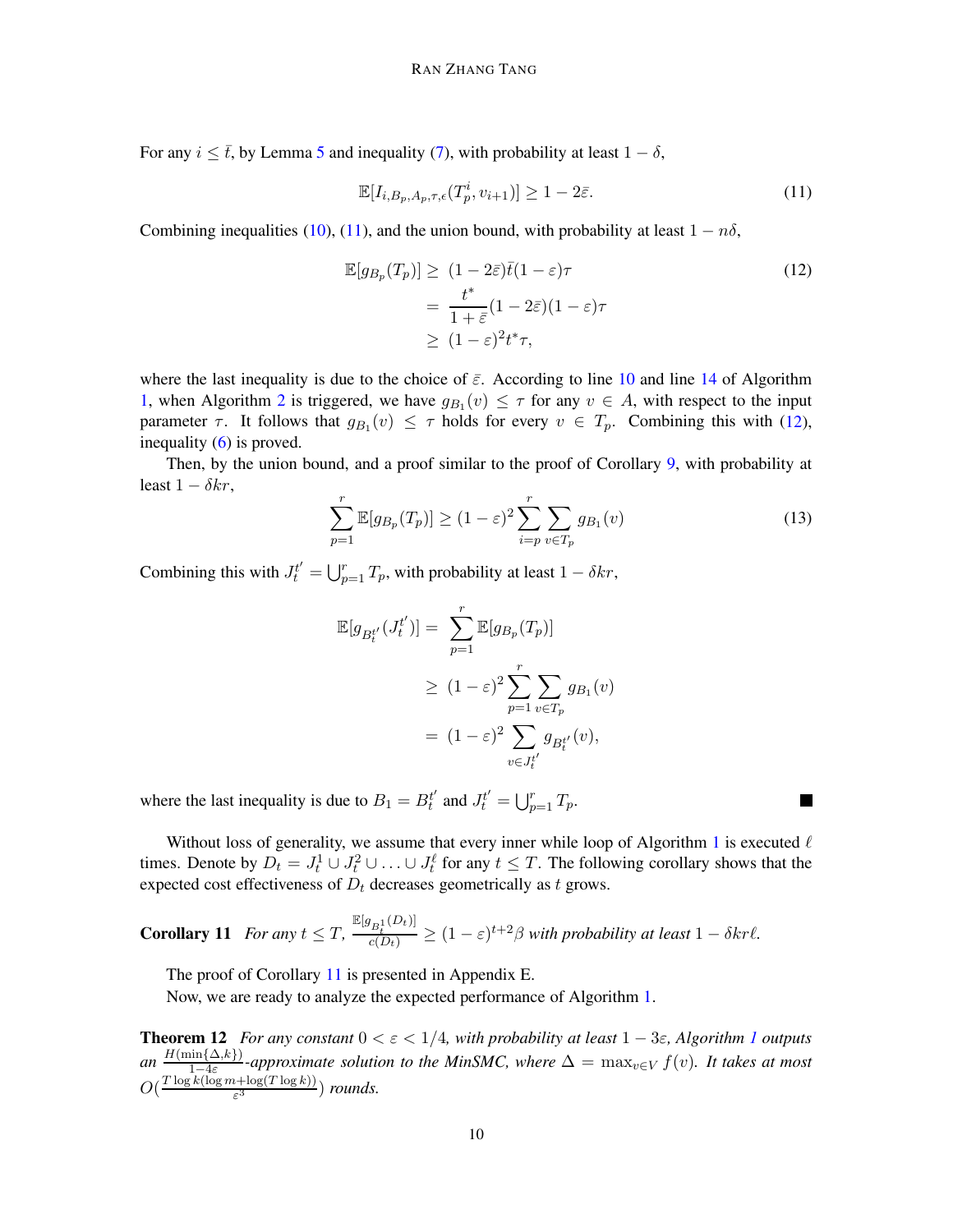**Proof** We first analyze the running time of Algorithm [1.](#page-4-0) The two layers of while loops takes at most Tl iterations, where  $T = \log_{1/(1-\epsilon)} k c_{\text{max}}/c_{\text{min}}$  and  $\ell = \log_{1/(1-\epsilon)} k$ . In each iteration, it calls Algorithm [2](#page-5-0) to find an  $\varepsilon$ -NIS. Recall that the for loop in Algorithm 2 can be processed in parallel. Moreover, Algorithm [3](#page-6-0) can also be parallelized using  $m'$  parallel queries. It follows that Algorithm [2](#page-5-0) takes at most r rounds, where  $r = \log_{1} (2mT\ell)/\varepsilon$ . Hence, the running time  $1-\bar{\varepsilon}$ of Algorithm [1](#page-4-0) is  $O(T\ell r) = O(\frac{T \log k(\log m + \log(T \log k))}{\epsilon^3})$  $\frac{(\mathcal{L} + \log(\mathcal{L} \log \kappa))}{\varepsilon^3}$ . A summary of running time analysis is presented in Table [2.](#page-10-0)

<span id="page-10-0"></span>

| <b>Algorithm</b> | # of adaptive rounds                                          |  |
|------------------|---------------------------------------------------------------|--|
|                  | Algorithm 1 $O(T\ell \times$ number of rounds of Algorithm 2) |  |
|                  | Algorithm 2 $O(r \times$ number of rounds of Algorithm 3)     |  |
| Algorithm 3      | O(1)                                                          |  |

Table 2: Summary of Running Time Analysis

Next we analyze the approximation ratio of Algorithm [1.](#page-4-0) Let B be the output of Algorithm [1,](#page-4-0) then  $B = D_1 \cup \ldots \cup D_T$ ,  $B_t^1 = D_1 \cup \cdots D_{t-1}$  for  $t \ge 2$  and  $B_1^1 = \emptyset$ , where  $D_t = J_t^1 \cup J_t^2 \cup \ldots \cup J_t^{\ell}$ for  $t \leq T$ . The following claim shows that based on  $D_1, D_2, \ldots, D_T$ , we can construct a sequence of sets whose expected cost-effectiveness is monotone.

**Claim 1.** We can construct a sequence of sets  $D'_1, D'_2, \ldots, D'_p$  with  $p \leq T$  such that with probability at least  $1 - 3\varepsilon/2$ ,

<span id="page-10-1"></span>
$$
\frac{\mathbb{E}[g_{B_i'}(D_{i+1}')]}{c(D_{i+1}')} \le \frac{\mathbb{E}[g_{B_{i-1}'}(D_i')]}{c(D_i')} \tag{14}
$$

holds for any  $i \leq p$ , where  $B'_i = D'_1 \cup ... \cup D'_i$  for  $i \leq p$ .

For a set B, denote by  $\beta(B) = \max_{v \in V} \frac{g_B(v)}{c(v)}$  $\frac{f_B(v)}{c(v)}$  the maximum marginal profit-to-cost ratio with respect to B. The next claim estimates the loss between the expected cost-effectiveness of  $D'_i$  and the ratio  $\beta(B'_{i-1})$ .

**Claim 2.** For any  $1 \le i \le p - 1$ , with probability at least  $1 - 3\varepsilon/2$ ,

$$
\frac{\mathbb{E}[g_{B_i'}(D_{i+1}')]}{c(D_{i+1}')}\geq (1-\varepsilon)^4 \beta(B_i').
$$

To complete the estimation of the approximation ratio, we consider an optimal solution  $A^*$ , and construct an auxiliary weight w as follows. Denote  $r_i = \mathbb{E}[g_{B'_{i-1}}(D'_i)]$  and  $z_{v,i} = \mathbb{E}[g_{B'_{i-1}}(v)]$  for  $1 \leq i \leq p$  and  $v \in A^*$ . For any  $v \in A^*$ , define

$$
w(v) = \sum_{i=1}^{p} (z_{v,i} - z_{v,i+1}) \frac{c(D'_i)}{r_i},
$$

where  $z_{v,p+1} = 0$ .

**Claim 3.** With probability at least  $1 - 3\varepsilon/2$ ,  $c(B_p') \le \sum_{v \in A^*} w(v)$ .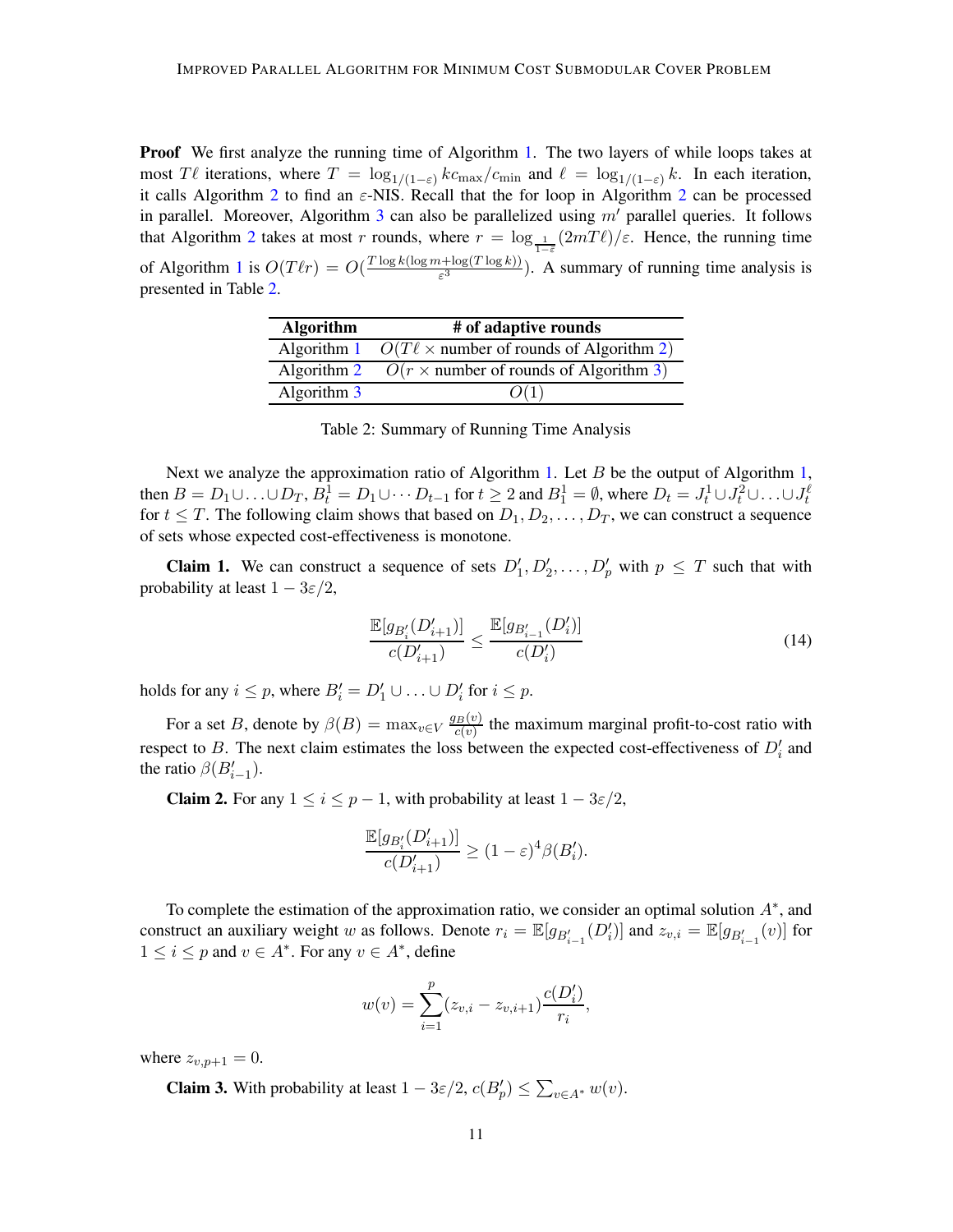**Claim 4.** With probability at least  $1 - 3\varepsilon/2$ ,  $w(v) \leq c(v) \cdot \frac{H(\min\{\Delta,k\})}{1-4\varepsilon}$  $\frac{\sin\{\Delta,\kappa\}}{1-4\varepsilon}$ .

Combining Claim 3, Claim 4, and the union bound, with probability at least  $1 - 3\varepsilon$ ,  $c(B_p') \leq$  $H(\min\{\Delta,k\})$  $\frac{\sin{\{\Delta,k\}}}1-4\varepsilon}c(A^*)$ . The approximation ratio is proved.

The proofs of Claim 1-4 are presented in Appendix  $F - I$  respectively.

### 3. Completing the Last Piece of the Puzzle: Bounding  $c_{\rm max}/c_{\rm min}$

Note that the running time in Theorem [12](#page-9-3) depends on  $T = \log_{1/(1-\varepsilon)} k c_{\text{max}}/c_{\text{min}}$ , where  $c_{\text{max}}/c_{\text{min}}$  could be arbitrarily large. To this end, we add a preprocessing step to Algorithm [1](#page-4-0) in order to create a modified instance with bounded  $c_{\text{max}}/c_{\text{min}}$ . The complete algorithm is pre-sented in Algorithm [4.](#page-11-1) We first sort all elements in non-decreasing cost such that  $c(v_1) \leq c(v_2) \leq$  $\ldots \leq c(v_m)$ . Then we compute the the minimum j such that  $g(\{v_1, \ldots, v_i\}) \geq k$ . Notice that  $\{v_1, \ldots, v_j\}$  must be a feasible solution to our problem. Let  $V_0 \leftarrow \{v \in V : c(v) < \frac{\varepsilon}{mk} c(v_j)\}$  and  $V_1 \leftarrow \{v \in V : c(v) > jc(v_i)\}\$ . That is,  $V_0$  contains all elements with low cost and  $V_1$  contains all elements with high cost. Let  $V^{mod} \leftarrow V - (V_0 \cup V_1)$  denote the set of elements with "moderate" cost. Then we apply Algorithm [1](#page-4-0) to  $V^{mod}$  to obtain an output  $B^{mod}$ . Because  $V^{mod}$  contains all elements with moderate cost, we can bound the ratio  $c_{\text{max}}/c_{\text{min}}$  as  $c_{\text{max}}/c_{\text{min}} \leq kmj/\varepsilon$ , where we abuse the notations to use  $c_{\text{max}}$  and  $c_{\text{min}}$  to denote the highest and lowest cost in  $V^{mod}$  respectively. At last,  $B^{mod} \cup V_0$  is returned as the final solution. We next present the main theorem of this paper.

<span id="page-11-2"></span>**Theorem 13** *With probability at least*  $1 - 3\varepsilon$ *, for any*  $0 < \varepsilon < 1/5$ *, Algorithm [4](#page-11-1) achieves an approximation ratio of at most*  $\frac{H(\min\{\Delta,k\})}{1-5\varepsilon}$ . *It takes*  $O(\frac{\log km \log k (\log m + \log \log mk)}{\varepsilon^4})$  $\frac{log m + log log m k}{\epsilon^4}$ ) *rounds.* 

<span id="page-11-1"></span>The proof of Theorem [13](#page-11-2) is given in Appendix J.

### Algorithm 4 MinSMC-Main

**Input:** MinSMC instance  $\mathcal{I} = (V, g, c, k)$  and a constant  $0 < \varepsilon < 1/4$ . **Output:** A subset  $V' \subseteq V$  such that  $g(V') \geq k$ . 1: index all elements in increasing order of costs 2:  $j \leftarrow \arg \min \{ i : g({v_1, \ldots, v_i}) \geq k \}$ 3:  $V_0 \leftarrow \{v \in V : c(v) < \frac{\varepsilon}{mk} c(v_j)\}$ 4:  $V_1 \leftarrow \{v \in V : c(v) > jc(v_j)\}$ 5:  $V^{mod} \leftarrow V - (V_0 \cup V_1)$ 6:  $g^{mod} \leftarrow g_{V_0}$  where  $g_{V_0}$  is the marginal profit function of the set over  $V_0$ 7:  $k^{mod} \leftarrow \max\{0, k - g(V_0)\}\$ 8: Let  $\mathcal{I}^{mod} = (V^{mod}, g^{mod}, c, k^{mod}, \varepsilon)$ 9:  $B^{mod} \leftarrow MinSMC\text{-}Par(\mathcal{I}^{mod})$ 10:  $V' \leftarrow B^{mod} \cup V_0$ 

### <span id="page-11-0"></span>4. Conclusion and Discussion

In this paper, we present a parallel algorithm for the MinSMC to obtain a solution that achieves an approximation ratio of at most  $\frac{H(\min{\{\Delta,k\}})}{1-5\varepsilon}$ , with probability at least  $1-3\varepsilon$ , in  $O(\frac{\log{km \log k}(\log m + \log \log mk)}{\varepsilon^4})$ 1−5ε  $\frac{g m + \log \log m \kappa)}{\varepsilon^4}$ rounds, where  $0 < \varepsilon < 1/5$  is a constant. How to obtain a near  $H(\min\{\Delta, k\})$ -approximation parallel algorithm using less number of rounds is a topic deserving further exploration.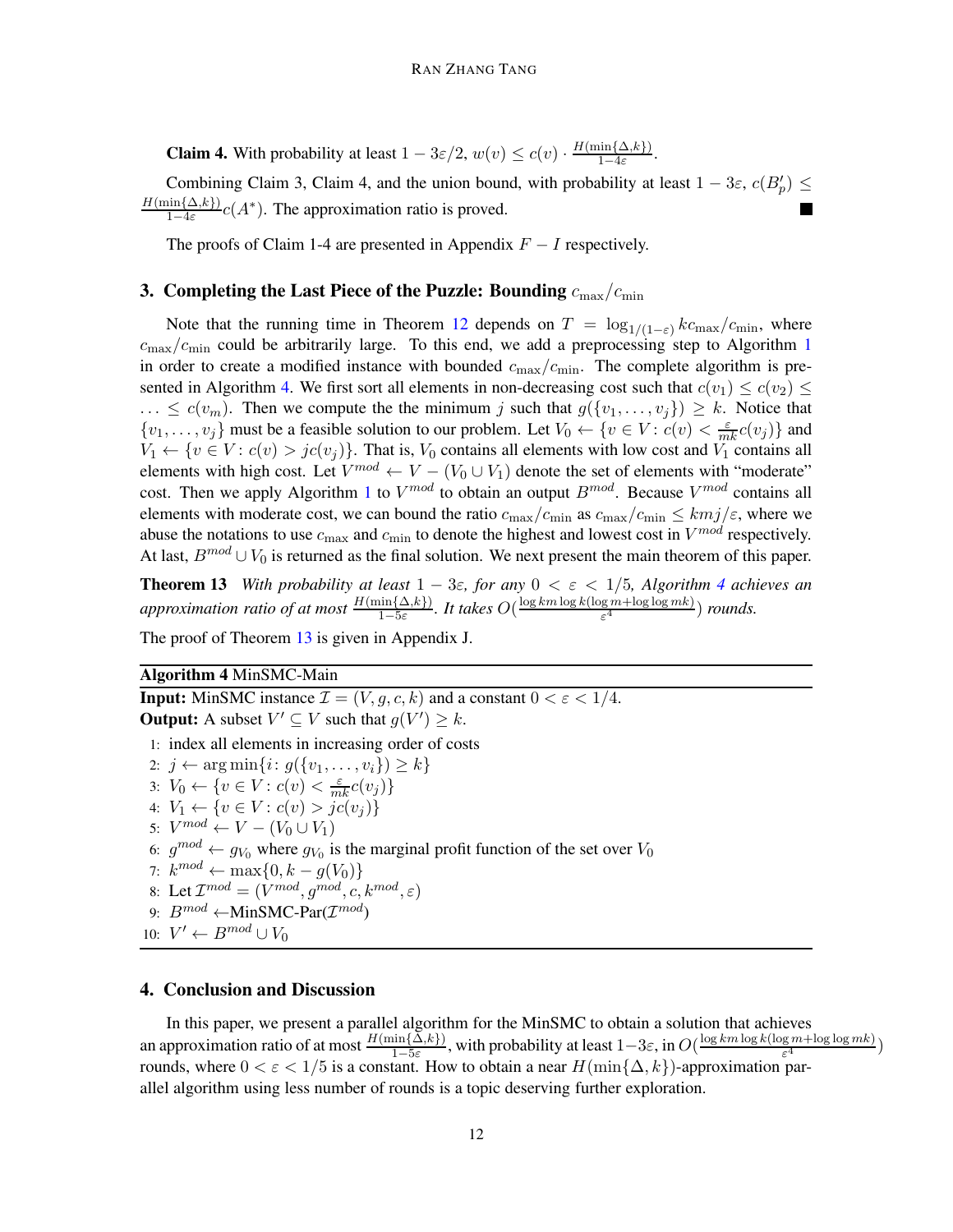### Acknowledgments

This research is supported in part by National Natural Science Foundation of China (11901533, U20A2068, 11771013), and Zhejiang Provincial Natural Science Foundation of China (LD19A010001).

# **References**

- <span id="page-12-6"></span>Eric Balkanski and Yaron Singer. The adaptive complexity of maximizing a submodular function. In *Proceedings of the 50th Annual ACM SIGACT Symposium on Theory of Computing*, pages 1138–1151. ACM, 2018.
- <span id="page-12-8"></span>B. Berger, J. Rompel, and P.W. Shor. Efficient nc algorithms for set cover with applications to learning and geometry. In *30th Annual Symposium on Foundations of Computer Science*, pages 54–59, 1989. doi: 10.1109/SFCS.1989.63455.
- <span id="page-12-10"></span>Guy E. Blelloch, Richard Peng, and Kanat Tangwongsan. Linear-work greedy parallel approximate set cover and variants. In *SPAA'11: Proceedings of the twenty-third annual ACM symposium on Parallelism in algorithms and architectures*, pages 23–32, 2011.
- <span id="page-12-7"></span>C. Chekuri and K. Quanrud. Submodular function maximization in parallel via the multilinear relaxation. In *ACM-SIAM Symposium on Discrete Algorithms (SODA19)*, pages 303–322. SIAM, 2019.
- <span id="page-12-3"></span>K. El-Arini and C. Guestrin. Beyond keyword search: discovering relevant scientific literature. In *KDD'11: Proceedings of the 17th ACM SIGKDD international conference on Knowledge discovery and data mining*, pages 439–447, 2011.
- <span id="page-12-5"></span>M. Fahrbach, V. Mirrokni, and M. Zadimoghaddam. Submodular maximization with nearly optimal approximation, adaptivity and query complexity. In *SODA'19*, pages 255–273. SIAM, 2019.
- <span id="page-12-2"></span>D. Golovin and A. Krause. Adaptive submodularity: theory and applications in active learning and stochastic optimization. *Journal of Artificial Intelligence Research*, 42:427–486, 2011.
- <span id="page-12-0"></span>D. Kempe, J. Kleinberg, and E. Tardos. Maximizing the spread of influence through a social network. In *KDD'03: Proceedings of the ninth ACM SIGKDD international conference on Knowledge discovery and data mining*, pages 137–146, 2003.
- <span id="page-12-1"></span>A. Krause and C. Guestrin. Intelligent information gathering and submodular function optimization. In *Tutorial at the International Joint Cgoonference in Artificial Intelligence*, 2009.
- <span id="page-12-4"></span>B. Mirzasoleiman, A. Karbasi, A. Badanidiyuru, and A. Krause. Distributed submodular cover: succinctly summarizing massive data. In *NIPS'15: Proceedings of the 28th International Conference on Neural Information Processing Systems*, 2015.
- <span id="page-12-11"></span>M. Mitzenmacher and E. Upfal. *Probability and Computing*. Cambridge University Press, 2005.
- <span id="page-12-9"></span>Sridhar Rajagopalan and Vijay V. Vazirani. Primal-dual rnc approximation algorithms for set cover and covering integer programs. *SIAM Journal on Computing*, 28(2):525–540, 1998.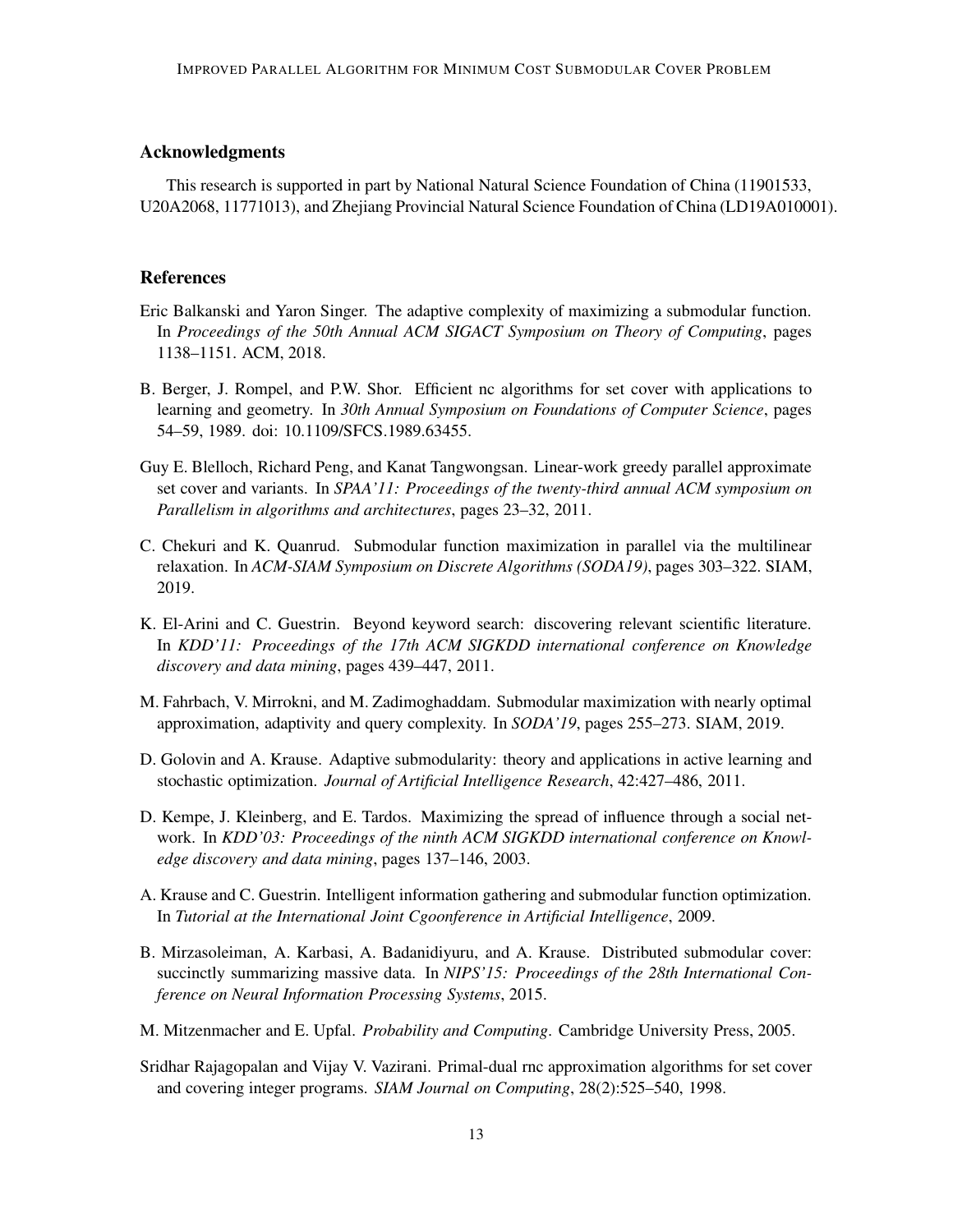- <span id="page-13-0"></span>S. Tschiatschek, R. Iyer, H. Wei, and J. Bilmes. Learning mixtures of submodular functions for image collection summarization. In *NIPS*, 2014.
- <span id="page-13-1"></span>L. A. Wolsey. An analysis of the greedy algorithm for the submodular set covering problem. *Combinatorica*, 2(4):385–393, 1982.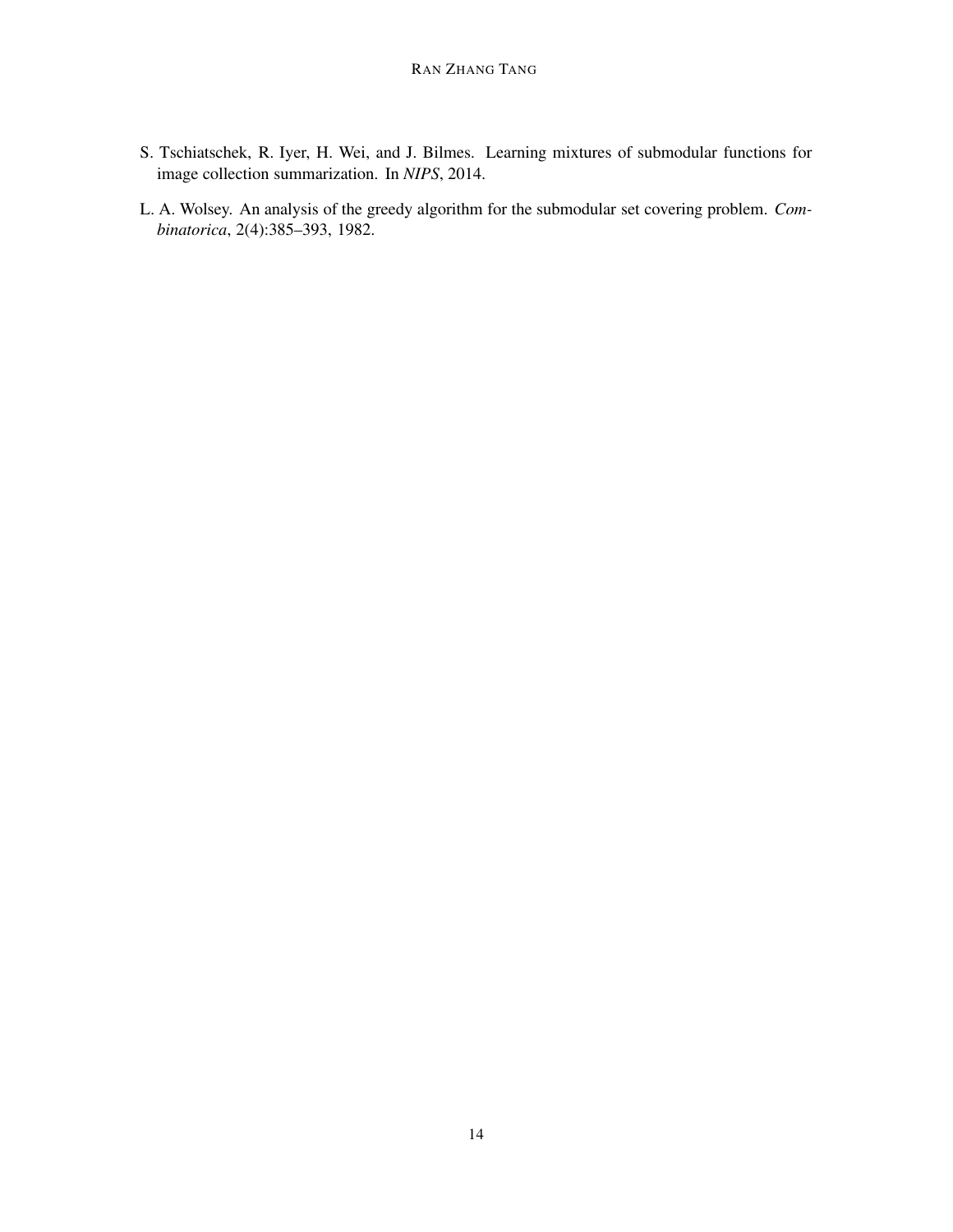# Appendix A. Proof of Lemma [5](#page-6-1)

**Proof** Assume  $|A| = a$ ,

$$
\mathbb{E}[I_{t'}(X',x')] = \sum_{X'=\{x_1,...,x_{t'}\},x'} I[g_{B\cup\{x_1,...,x_{t'}\}}(x') \ge (1-\varepsilon)\tau] \Pr[x_1,...,x_{t'},x' \text{ is picked}]
$$
\n
$$
= \frac{1}{a \times (a-1) \times \cdots \times (a-t')} \sum_{X'=\{x_1,...,x_{t'}\},x'} I[g_{B\cup\{x_1,...,x_{t'}\}}(x') \ge (1-\varepsilon)\tau]
$$
\n
$$
\le \frac{1}{a \times \cdots \times (a-t')} \sum_{X'=\{x_1,...,x_{t'}\},x'} I[g_{B\cup\{x_1,...,x_{t}\}}(x') \ge (1-\varepsilon)\tau]
$$
\n
$$
= \frac{[a-(t+1)] \times [a-(t+2)] \times \cdots \times (a-t')}{a \times \cdots \times (a-t')} \sum_{X=\{x_1,...,x_{t}\},x'} I[g_{B\cup\{x_1,...,x_{t}\}}(x') \ge (1-\varepsilon)\tau]
$$
\n
$$
= \frac{1}{a(a-1)\cdots(a-t)} \sum_{X=\{x_1,...,x_{t}\},x'} I[g_{B\cup\{x_1,...,x_{t}\}}(x') \ge (1-\varepsilon)\tau]
$$
\n
$$
\le \mathbb{E}[I_{t}(X,x)],
$$

where the first inequality is due to the submodularity of function  $g$ , and the last inequality holds because x is sampled from  $A \setminus X \supseteq A \setminus X'$  and function I is nonnegative. **In the first** 

#### Appendix B. Proof of Lemma [6](#page-6-2)

**Proof** Let  $Y_{m'} = \sum_{i=1}^{m'} I_{t_p, B_p, A_p, \tau, \epsilon}(X_i, x_i)$ , and let  $\mu = \mathbb{E}[I_{t_p, B_p, A_p, \tau, \epsilon}(X, x)]$ . By the Chenorff bound (see [\(Mitzenmacher and Upfal,](#page-12-11) [2005](#page-12-11))), for any  $a > 0$ ,

<span id="page-14-0"></span>
$$
\Pr[|Y_{m'} - m'\mu| \ge a] \le 2e^{-\frac{a^2}{2m'\mu}}.\tag{15}
$$

For  $a = \frac{\bar{\varepsilon}m'}{2}$  $\frac{m'}{2}$ , using  $m' = 8\lceil \log(2/\delta)/\bar{\varepsilon}^2 \rceil$  and  $\mu \le 1$ , we have

<span id="page-14-1"></span>
$$
\frac{a^2}{2m'\mu} \ge \log(2/\delta). \tag{16}
$$

Combining inequalities [\(15\)](#page-14-0) and [\(16\)](#page-14-1), we have  $Pr[|Y_{m'} - m'\mu| \ge \frac{\bar{\varepsilon}m'}{2}]$  $\left[\frac{m'}{2}\right] \leq \delta$ . That is,  $\Pr[|\bar{\mu}_p - \mu| \geq$ ε¯  $\frac{\varepsilon}{2} \leq \delta$ . If  $\bar{\mu}_p \leq 1 - 1.5\bar{\varepsilon}$ , then  $\Pr(\mu > 1 - \bar{\varepsilon}) \leq \Pr(|\bar{\mu}_p - \mu| \geq \bar{\varepsilon}/2) \leq \delta$ , that is, with probability at least  $1 - \delta$ , we have  $\mathbb{E}[I_{t_p,B_p,A_p,\tau,\epsilon}(X,x)] \leq 1 - \bar{\varepsilon}$ . The second half of the lemma can be proved similarly.

#### Appendix C. Proof of Lemma [8](#page-7-1)

**Proof** For a  $p \le r$ , if the for loop is executed  $i = \log_{1+\bar{\varepsilon}} m$  rounds, then  $t_p = |A_p|$ , and  $A_{p+1}$ becomes empty. Next, consider the case when the for loop is exited because of line [17.](#page-5-0) Denote  $C_p$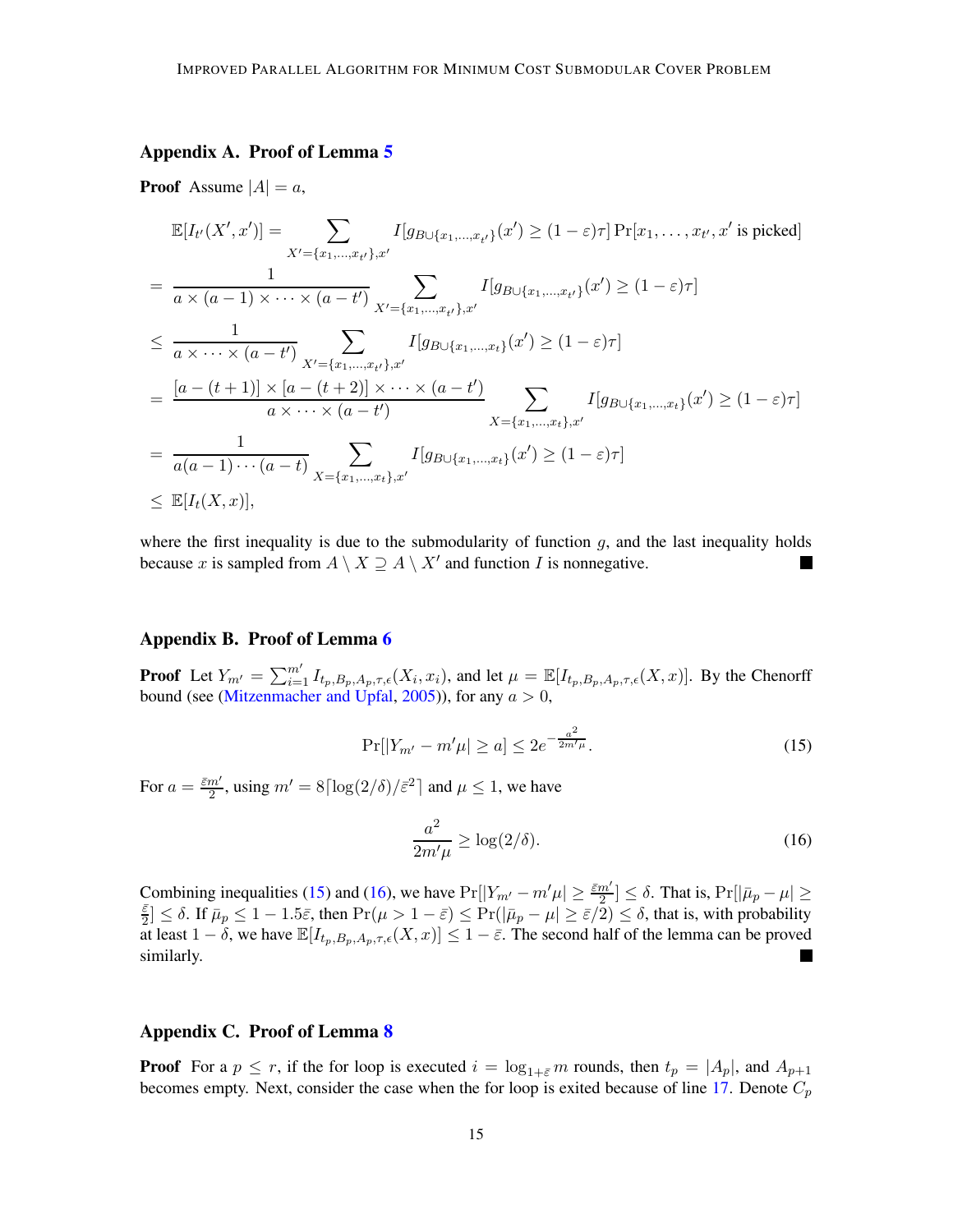to be the event  $\mathbb{E}[|A_{p+1}|] \le (1 - \varepsilon)|A_p|$ . By Lemma [7,](#page-7-2)  $\Pr(\bar{C}_p) \le \delta = \varepsilon/(2rkT\ell)$ . By the union bound,

$$
\Pr[C_1 \cap C_2 \cap \ldots \cap C_r] = 1 - \Pr[\bar{C}_1 \cup \bar{C}_2 \cup \ldots \cup \bar{C}_r]
$$
  
\n
$$
\geq 1 - \sum_{i=1}^r \Pr(\bar{C}_i)
$$
  
\n
$$
\geq 1 - \varepsilon/(2kT^2\ell).
$$

So, with probability at least  $1 - \varepsilon/(2nT^2\ell)$ , we have

$$
\mathbb{E}[|A_r|] \le (1 - \bar{\varepsilon})^r \cdot \mathbb{E}[|A_1|] \le \varepsilon/(2T\ell).
$$

Denote the event C' to be  $\mathbb{E}[|A_r|] \leq \varepsilon/(2T\ell)$ . We have proved  $Pr(C') \geq 1 - \varepsilon/(2kT^2\ell)$ . Using Markov's inequality,  $Pr(|A_r| \geq 1|C') \leq \varepsilon/(2T^2\ell)$ . So,  $Pr(A_r = \emptyset) \geq Pr(C') Pr(A_r = \emptyset|C') =$  $Pr(C') (1 - Pr(|A_r| \ge 1 | C')) \ge (1 - \varepsilon/(2T^2 k \ell))(1 - \varepsilon/(2T^2 \ell)) \ge 1 - \varepsilon/(T^2 \ell)$ . The lemma is proved.

# Appendix D. Proof of Corollary [9](#page-8-0)

**Proof** For  $1 \le t' \le \ell$ , let  $C_t^{t'}$  be the event of  $A_t^{t'} = \emptyset$ . Lemma [8](#page-7-1) says that  $Pr(C_t^{t'}) \ge 1 - \varepsilon/(T\ell)$ after  $J_t^{t'}$  is computed (line [14](#page-4-0) of Algorithm [1\)](#page-4-0). Hence,

$$
\begin{aligned} \Pr(A_t = \emptyset) &= \Pr(C_t^1 \cap C_t^2 \dots \cap C_t^\ell) \\ &= 1 - \Pr(\bar{C}_t^1 \cup \bar{C}_t^2 \cup \dots \cup \bar{C}_t^\ell) \\ &\ge 1 - \sum_{i=1}^\ell \Pr(\bar{C}_t^i) \\ &\ge 1 - \varepsilon / T^2. \end{aligned}
$$

The lemma is proved.

### Appendix E. Proof of Corollary [11](#page-9-2)

**Proof** By Lemma [10](#page-8-6) and the union bound, with probability at least  $1 - \delta n r \ell$ ,

<span id="page-15-0"></span>
$$
\sum_{t'=1}^{\ell} \mathbb{E}[g_{B_t^{t'}}(J_t^{t'})] \ge (1-\varepsilon)^2 \sum_{t'=1}^{\ell} \sum_{v \in J_t^{t'}} g_{B_t^{t'}}(v). \tag{17}
$$

 $\blacksquare$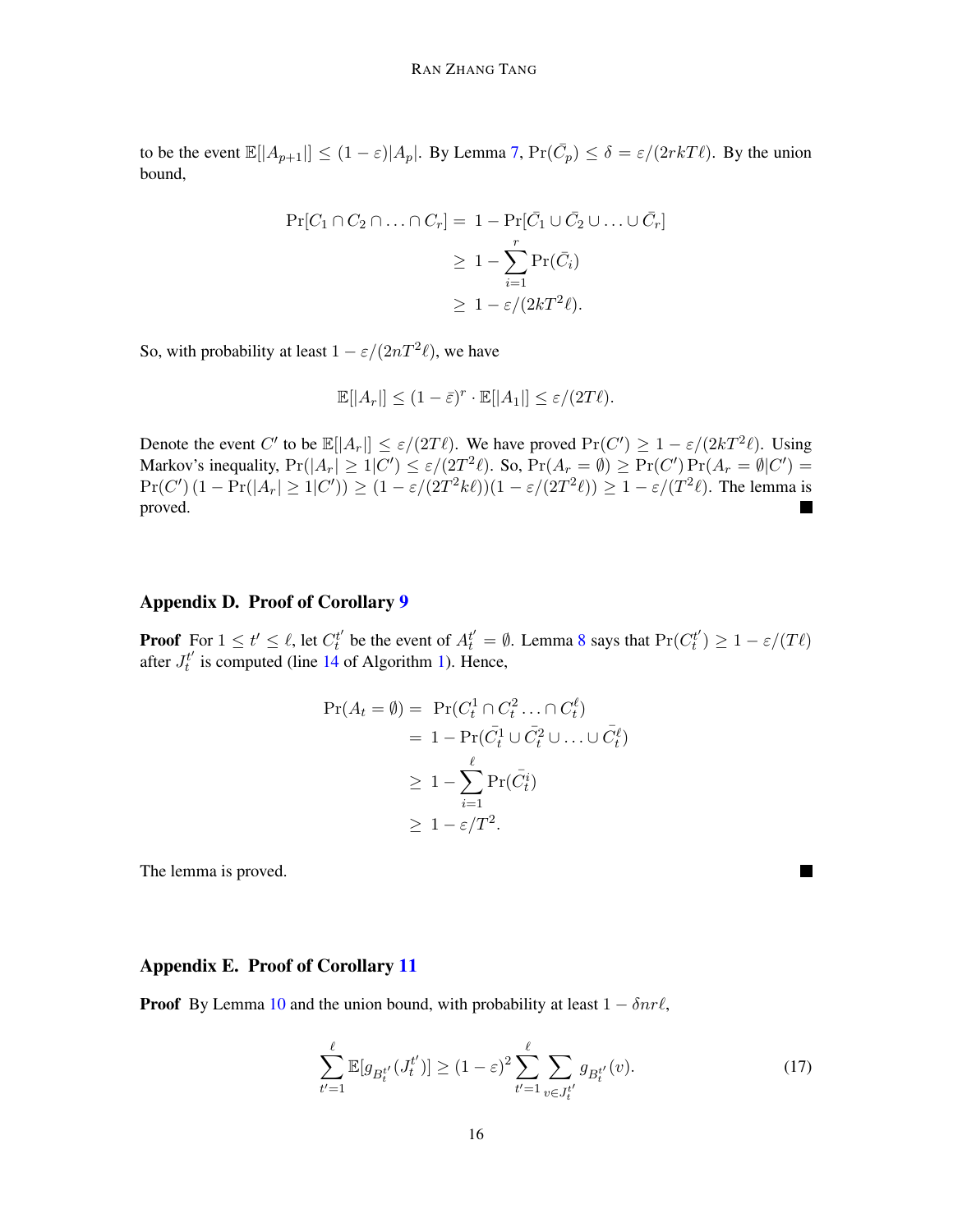By the definition of  $A_t^{t'}$  (line [10](#page-4-0) of Algorithm [1\)](#page-4-0), for any  $t' \leq \ell$  and  $v \in J_t^{t'}$ , we have  $g_{B_t^{t'}}(v)$  $\frac{\partial_t}{c(v)} \geq$  $(1 - \varepsilon)^t \beta$ . Then by inequality [\(17\)](#page-15-0), with probability at least  $1 - \delta n r \ell$ ,

$$
\frac{\mathbb{E}[g_{B_t^1}(D_t)]}{c(D_t)} = \frac{\sum_{t'=1}^{\ell} \mathbb{E}[g_{B_t^{t'}}(J_t^{t'})]}{c(D_t)}
$$
\n
$$
\geq \frac{(1-\varepsilon)^2 \sum_{t'=1}^{\ell} \sum_{v \in J_t^{t'}} g_{B_t^{t'}}(v)}{c(D_t)}
$$
\n
$$
= \frac{(1-\varepsilon)^2 \sum_{t'=1}^{\ell} \sum_{v \in J_t^{t'}} g_{B_t^{t'}}(v)}{\sum_{t'=1}^{\ell} \sum_{v \in J_t^{t'}} c(v)}
$$
\n
$$
\geq (1-\varepsilon)^{t+2} \beta.
$$

The lemma is proved.

#### Appendix F. Proof of Claim 1 in Theorem [12](#page-9-3)

**Proof** If  $D_1, D_2, \ldots, D_T$  satisfy [\(14\)](#page-10-1) for all  $i = 1, \ldots, T$ , then the claim holds by letting  $p = T$ and  $D'_i = D_i$  for  $i = 1, ..., T$ . Otherwise, let t be the minimum index with

<span id="page-16-1"></span>
$$
\frac{\mathbb{E}[g_{B_t^1}(D_t)]}{c(D_t)} > \frac{\mathbb{E}[g_{B_{t-1}^1}(D_{t-1})]}{c(D_{t-1})}.
$$
\n(18)

ш

Let  $D'_1 = D_1, D'_2 = D_2, \ldots, D'_{t-3} = D_{t-3}$ . Inequality [\(14\)](#page-10-1) holds for  $i = 1, \ldots, t-4$ . We next focus on constructing  $D'_i$  for  $i \geq t - 2$  adaptively, starting from  $i = t - 2$ . Note that for  $i \geq t - 2$ ,  $D'_i$  may contain multiple sets from  $\{D_j : t - 2 \le j \le T\}$ .

**Some preparations.** We first prove that with probability at least  $1 - \frac{\varepsilon}{2T^2}$ ,

<span id="page-16-0"></span>
$$
\frac{\mathbb{E}[g_{B_{t-1}^1}(D_{t-1}\cup D_t)]}{c(D_{t-1}\cup D_t)} \ge (1-\varepsilon)^{t+1}\beta,
$$
\n(19)

and with probability at least  $1 - \frac{\varepsilon}{7}$  $\frac{\varepsilon}{T},$ 

<span id="page-16-4"></span>
$$
\frac{\mathbb{E}[g_{B_{t-1}^1}(D_{t-1}\cup D_t)]}{c(D_{t-1}\cup D_t)} \le (1-\varepsilon)^{t-1}\beta.
$$
\n(20)

In fact, by Corollary [11,](#page-9-2) with probability at least  $1 - \delta n r \ell = 1 - \frac{\varepsilon}{2T^2}$ ,

<span id="page-16-2"></span>
$$
\frac{\mathbb{E}[g_{B_{t-1}^1}(D_{t-1})]}{c(D_{t-1})} \ge (1-\varepsilon)^{t+1}\beta.
$$
\n(21)

Observe that

<span id="page-16-3"></span>
$$
\frac{\mathbb{E}[g_{B_{t-1}^1}(D_{t-1}\cup D_t)]}{c(D_{t-1}\cup D_t)} = \frac{\mathbb{E}[g_{B_t^1}(D_t)] + \mathbb{E}[g_{B_{t-1}^1}(D_{t-1})]}{c(D_t) + c(D_{t-1})}.
$$
\n(22)

[\(19\)](#page-16-0) follows from inequalities [\(18\)](#page-16-1), [\(21\)](#page-16-2), [\(22\)](#page-16-3), and the observation that  $B_t^1 = B_{t-1}^1 \cup D_{t-1}$ . By Corollary [9,](#page-8-0) after  $J_{t-1}^{\ell}$  is computed, the primary bucket  $A_{t-1}$  becomes empty with probability at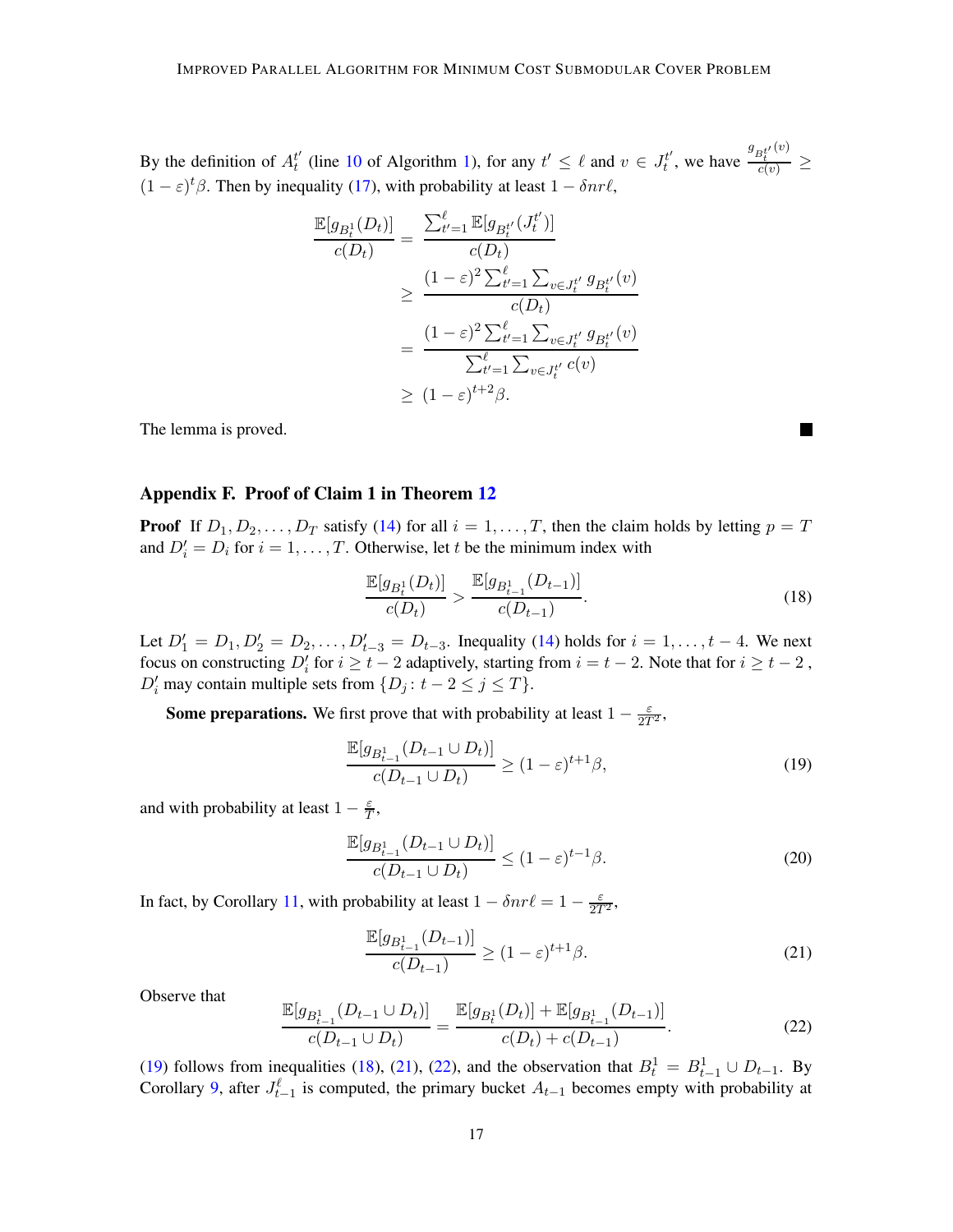least  $1 - \varepsilon/T^2$ . By the union bound, with probability at least  $1 - \varepsilon/T$ , all primary buckets  $A_i$  with  $i \leq t - 1$  become empty, and this implies that

<span id="page-17-5"></span>every remaining element *v* satisfies 
$$
g_{B_t^1}(v)/c(v) < (1 - \varepsilon)^{t-1}\beta
$$
. (23)

Thus, by the submodularity of function  $g_{B_t^1}$ , we have  $g_{B_t^1}(D_t) \leq \sum_{v \in D_t} g_{B_t^1}(v) < (1 \varepsilon$ )<sup>t-1</sup> $\beta$ c(D<sub>t</sub>). Combining this with inequality [\(18\)](#page-16-1), both  $\frac{\mathbb{E}[g_{B_t^1}(D_t)]}{c(D_t)}$  $\frac{P_t}{c(D_t)}$  and  $\mathbb{E}[g_{B_{t-1}^1}(D_{t-1})]$  $\frac{c_{t-1}}{c(D_{t-1})}$  are upper bounded by  $(1 - \varepsilon)^{t-1}\beta$  with probability at least  $1 - \varepsilon/T$ . This, together with [\(22\)](#page-16-3), implies [\(20\)](#page-16-4).

Similar to the proofs of [\(19\)](#page-16-0) and [\(20\)](#page-16-4), we can prove that each of the following statements holds with probability at least  $1 - \frac{3\varepsilon}{27}$  $\frac{3\varepsilon}{2T}$ :

If 
$$
\frac{\mathbb{E}[g_{B_{t-2}^1}(D_{t-2})]}{c(D_{t-2})} \ge (1-\varepsilon)^{t-1}\beta
$$
 and  $\frac{\mathbb{E}[g_{B_{t-1}^1}(D_{t-1}\cup D_t)]}{c(D_{t-1}\cup D_t)} < \frac{\mathbb{E}[g_{B_{t+1}^1}(D_{t+1})]}{c(D_{t+1})}$ , then  

$$
(1-\varepsilon)^{t+1}\beta \le \frac{\mathbb{E}[g_{B_{t-1}^1}(D_{t-1}\cup D_t\cup D_{t+1})]}{c(D_{t-1}\cup D_t\cup D_{t+1})} \le (1-\varepsilon)^{t-1}\beta.
$$
 (24)

<span id="page-17-0"></span>
$$
\text{If } \frac{\mathbb{E}[g_{B_{t-3}'}(D_{t-2})]}{c(D_{t-2})} < (1-\varepsilon)^{t-1}\beta \text{ and } \frac{\mathbb{E}[g_{B_{t-2}^1}(D_{t-2}\cup D_{t-1}\cup D_t)]}{c(D_{t-2}\cup D_{t-1}\cup D_t)} \ge \frac{\mathbb{E}[g_{B_{t+1}^1}(D_{t+1})]}{c(D_{t+1})}, \text{ then}
$$
\n
$$
(1-\varepsilon)^{t+1}\beta < \frac{\mathbb{E}[g_{B_{t-2}^1}(D_{t-2}\cup D_{t-1}\cup D_t)]}{\mathbb{E}[g_{B_{t-2}^1}(D_{t-2}\cup D_{t-1}\cup D_t)]} < (1-\varepsilon)^{t-1}\beta
$$

<span id="page-17-1"></span>
$$
(1 - \varepsilon)^{t+1} \beta \le \frac{D_{B_{t-2}} \sqrt{t-2} - t - 1 - t}{c(D_{t-2} \cup D_{t-1} \cup D_t)} \le (1 - \varepsilon)^{t-1} \beta.
$$
 (25)

<span id="page-17-2"></span>
$$
\text{If } \frac{\mathbb{E}[g_{B_{t-3}'}(D_{t-2})]}{c(D_{t-2})} < (1-\varepsilon)^{t-1}\beta \text{ and } \frac{\mathbb{E}[g_{B_{t-2}^1}(D_{t-2}\cup D_{t-1}\cup D_t)]}{c(D_{t-2}\cup D_{t-1}\cup D_t)} < \frac{\mathbb{E}[g_{B_{t+1}^1}(D_{t+1})]}{c(D_{t+1})}, \text{ then}
$$
\n
$$
(1-\varepsilon)^{t+1}\beta \le \frac{\mathbb{E}[g_{B_{t-2}^1}(D_{t-2}\cup D_{t-1}\cup D_t\cup D_{t+1})]}{c(D_{t-2}\cup D_{t-1}\cup D_t\cup D_{t+1})} \le (1-\varepsilon)^{t-1}\beta. \tag{26}
$$

Observe that in each of [\(24\)](#page-17-0),[\(25\)](#page-17-1),[\(26\)](#page-17-2), the lower bound holds with probability at least  $1 - \frac{\varepsilon}{2T^2}$ and the upper bound holds with probability at least  $1-\frac{\varepsilon}{7}$  $\frac{\varepsilon}{T}$ . Hence, by the union bound, the probability that each of [\(24\)](#page-17-0),[\(25\)](#page-17-1),[\(26\)](#page-17-2) holds is at least  $1 - (\frac{\varepsilon}{2T^2} + \frac{\varepsilon}{T})$  $(\frac{\varepsilon}{T}) \geq 1 - \frac{3\varepsilon}{2T}$  $\frac{3\varepsilon}{2T}.$ 

**Construction of**  $D'_{t-2}$ . Next, we show how to construct  $D'_{t-2}$  such that it satisfies property [\(14\)](#page-10-1) and the following two properties:

(i) If  $D'_{t-2} = D_{t-2}$ , then at the same time we can construct  $D'_{t-1}$  satisfying that it contains more than one sets from  $\{D_j : 1 \le j \le T\}$ , and with probability at least  $1 - \frac{3\varepsilon}{2T}$  $\frac{3\varepsilon}{2T},$ 

<span id="page-17-3"></span>
$$
(1 - \varepsilon)^{t+1} \beta \le \frac{\mathbb{E}[g_{B_{t-2}'}(D_{t-1}')] }{c(D_{t-1}') } \le (1 - \varepsilon)^{t-1} \beta.
$$
 (27)

Else  $D'_{t-2}$  contains more than one sets from  $\{D_j: 1 \le j \le T\}$ , and with probability at least  $1-\frac{3\varepsilon}{2T}$  $\frac{3\varepsilon}{2T},$ 

<span id="page-17-4"></span>
$$
(1 - \varepsilon)^{t+1} \beta \le \frac{\mathbb{E}[g_{B_{t-3}'}(D_{t-2}')] }{c(D_{t-2}') } \le (1 - \varepsilon)^{t-1} \beta.
$$
 (28)

Furthermore, for both inequalities [\(27\)](#page-17-3) and [\(28\)](#page-17-4), the lower bound  $(1 - \varepsilon)^{t+1} \beta$  holds with probability at least  $1 - \frac{\varepsilon}{2T^2}$ .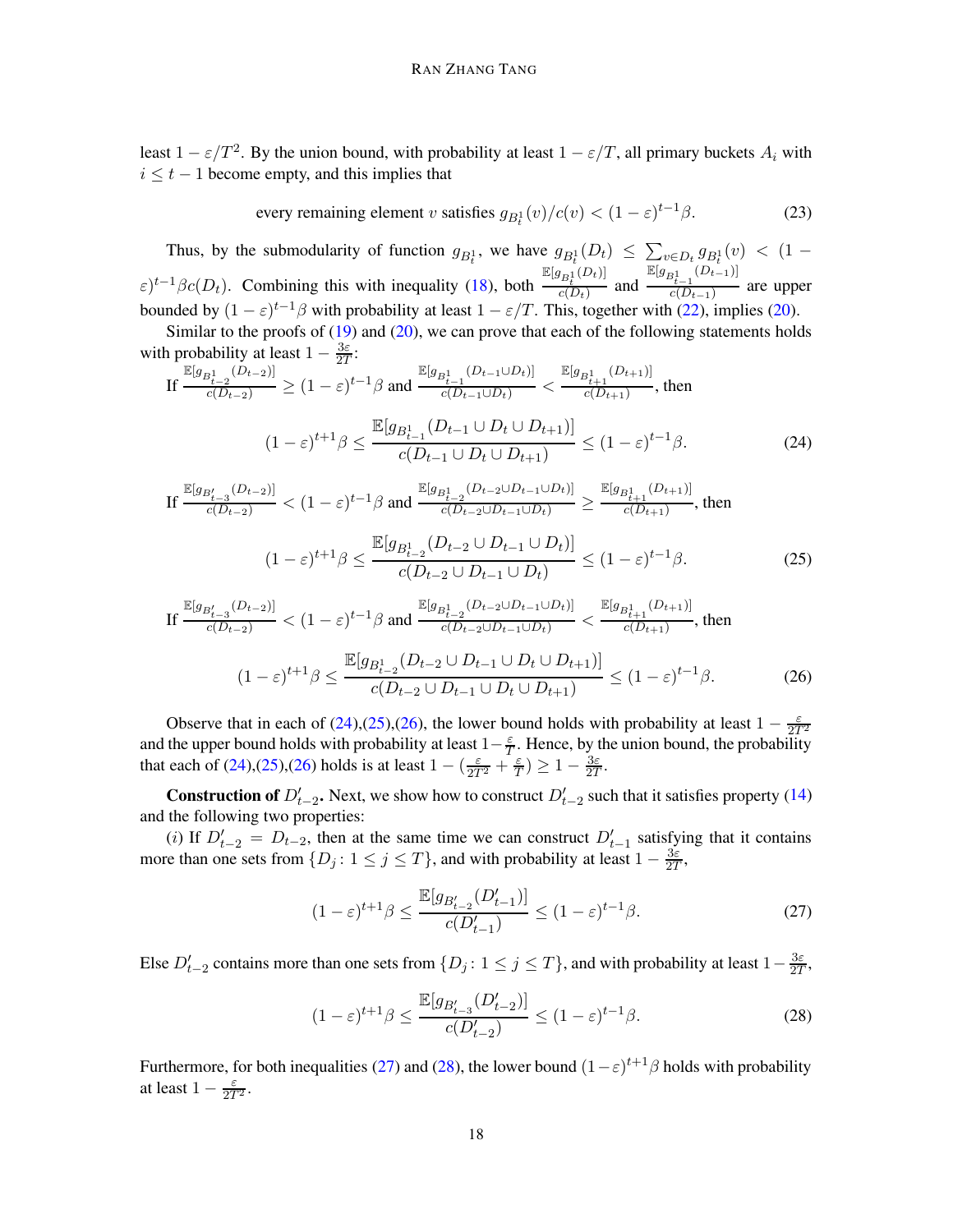(*ii*) Suppose  $D'_i = D_j \cup D_{j+1} \cup ... \cup D_{j'}$ , then with probability at least  $1 - \frac{3\varepsilon}{2T}$  $\frac{3\varepsilon}{2T},$ 

<span id="page-18-1"></span>
$$
\frac{\mathbb{E}[g_{B'_{i-1}}(D'_{i})]}{c(D'_{i})} \ge \frac{\mathbb{E}[g_{B^{1}_{j'+1}}(D_{j'+1})]}{c(D_{j'+1})}.
$$
\n(29)

To complete the construction, we consider two cases.

Case 1.  $\frac{\mathbb{E}[g_{B'_{t-3}}(D_{t-2})]}{c(D_{t-2})} \geq (1-\varepsilon)^{t-1}\beta.$ 

In this case, let  $D_{t-2}^j = D_{t-2}$ . Then [\(14\)](#page-10-1) holds for  $i = t - 3$  by the choice of t. Furthermore, by [\(20\)](#page-16-4) and the condition of Case 1, with probability at least  $1 - \frac{\varepsilon}{7}$  $\frac{\varepsilon}{T}$ , we have

<span id="page-18-0"></span>
$$
\frac{\mathbb{E}[g_{B_{t-3}'}(D_{t-2}')] }{c(D_{t-2}')} \ge \frac{\mathbb{E}[g_{B_{t-2}'}(D_{t-1} \cup D_t)]}{c(D_{t-1} \cup D_t)}.
$$
\n(30)

In this case, we shall construct  $D'_{t-1}$  by distinguishing two subcases.

Subcase 1.1  $\frac{\mathbb{E}[g_{B_{t-2}'}(D_{t-1}\cup D_t)]}{c(D_{t-1}\cup D_t)} \geq$  $\mathbb{E}[g_{B_{t+1}^1}(D_{t+1})]$  $\frac{c(D_{t+1})}{c(D_{t+1})}$ . In this subcase, let  $D'_{t-1} = D_{t-1} \cup D_t$ . By [\(30\)](#page-18-0), with probability at least  $1 - \varepsilon/T$ ,

$$
\frac{\mathbb{E}[g_{B'_{t-3}}(D'_{t-2})]}{c(D'_{t-2})}\geq \frac{\mathbb{E}[g_{B'_{t-2}}(D'_{t-1})]}{c(D'_{t-1})},
$$

which satisfies [\(14\)](#page-10-1) for  $i = t - 2$ . By the condition of Subcase 1.1,

$$
\frac{\mathbb{E}[g_{B_{t-2}'}(D_{t-1}')] }{c(D_{t-1}')}\geq \frac{\mathbb{E}[g_{B_{t+1}^1}(D_{t+1})]}{c(D_{t+1})},
$$

which satisfies [\(29\)](#page-18-1) for  $i = t - 1$ . Furthermore, [\(27\)](#page-17-3) follows from [\(19\)](#page-16-0) and [\(20\)](#page-16-4).

Subcase 1.2  $\frac{\mathbb{E}[g_{B_{t-2}'}(D_{t-1}\cup D_t)]}{c(D_{t-1}\cup D_t)} <$  $\mathbb{E}[g_{B_{t+1}^1}(D_{t+1})]$  $\frac{c(t+1)}{c(D_{t+1})}$ .

In this subcase, let  $D'_{t-1} = D_{t-1} \cup D_t \cup D_{t+1}$ . Then [\(27\)](#page-17-3) holds by [\(24\)](#page-17-0). Combining the right hand side of [\(24\)](#page-17-0) with the condition of Case 1, with probability at least  $1 - \frac{\varepsilon}{7}$  $\frac{\varepsilon}{T},$ 

$$
\frac{\mathbb{E}[g_{B'_{t-3}}(D'_{t-2})]}{c(D'_{t-2})}\geq \frac{\mathbb{E}[g_{B'_{t-2}}(D'_{t-1})]}{c(D'_{t-1})},
$$

which satisfies [\(14\)](#page-10-1) for  $i = t - 2$ . Similar to the proof of inequality [\(20\)](#page-16-4), under the condition of Subcase 1.2, with probability at least  $1 - \frac{\varepsilon}{7}$  $\frac{\varepsilon}{T},$ 

<span id="page-18-2"></span>
$$
\frac{\mathbb{E}[g_{B_{t+2}^1}(D_{t+2})]}{c(D_{t+2})} \le (1-\varepsilon)^{t+1} \beta.
$$
\n(31)

Combining inequality  $(31)$  with the left hand side of  $(24)$ , by the union bound, with probability at least  $1 - \frac{3\varepsilon}{27}$  $\frac{3\varepsilon}{2T},$ 

$$
\frac{\mathbb{E}[g_{B_{t-2}'}(D_{t-1}')] }{c(D_{t-1}')} \ge \frac{\mathbb{E}[g_{B_{t+2}^1}(D_{t+2})]}{c(D_{t+2})},
$$
\n(32)

which satisfies [\(29\)](#page-18-1) for  $i = t - 1$ .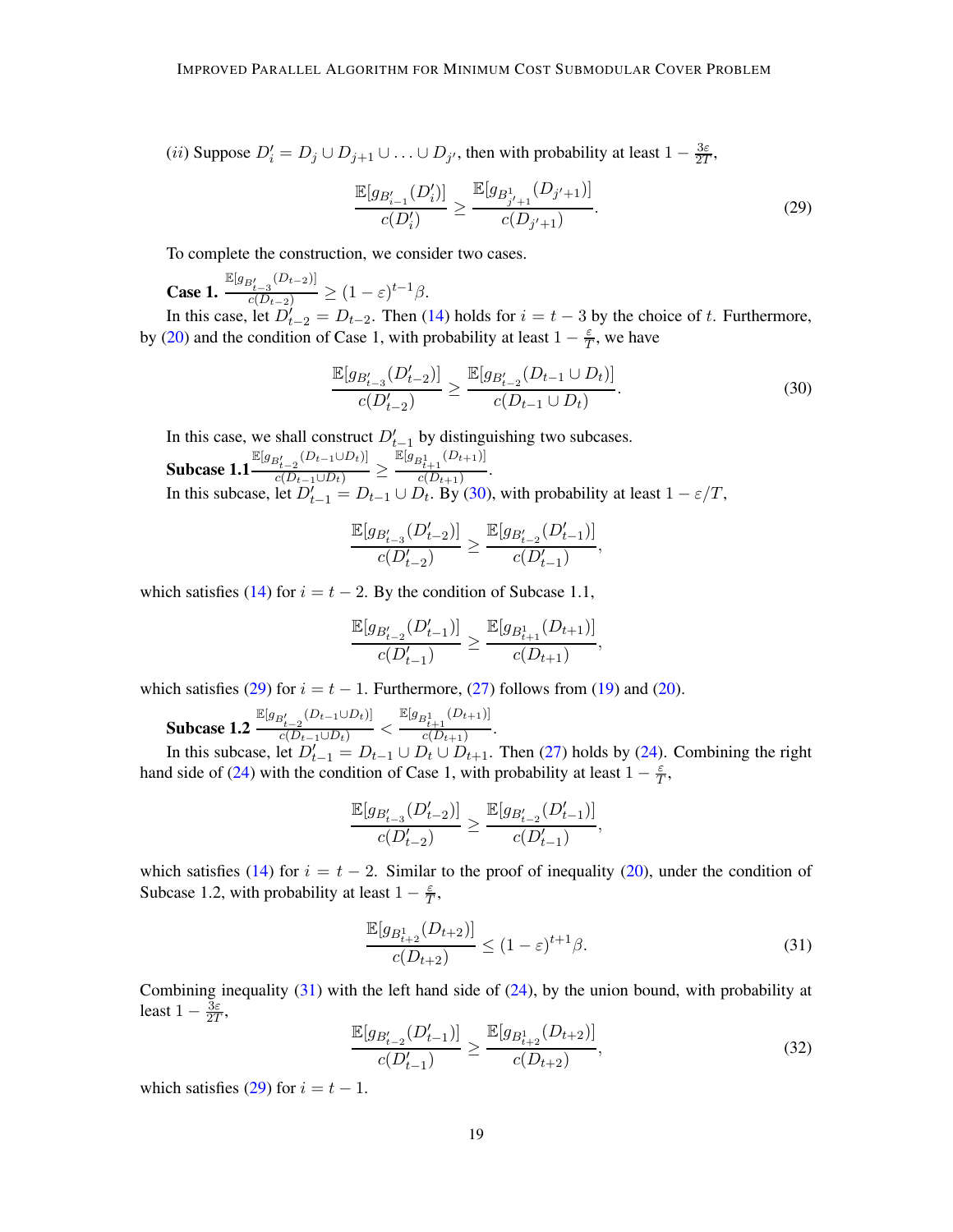Case 2.  $\frac{\mathbb{E}[g_{B'_{t-3}}(D_{t-2})]}{c(D_{t-2})} < (1-\varepsilon)^{t-1}\beta.$ We further distinguish two subcases.

Subcase 2.1  $\tfrac{\mathbb{E}[g_{B_{t-3}'}(D_{t-2}\cup D_{t-1}\cup D_t)]}{c(D_{t-2}\cup D_{t-1}\cup D_t)}\geq$  $\mathbb{E}[g_{B_{t+1}^1}(D_{t+1})]$  $\frac{c(D_{t+1})}{c(D_{t+1})}$ .

In this subcase, let  $D'_{t-2} = D_{t-2} \cup D_{t-1} \cup D_t$ . Then [\(29\)](#page-18-1) for  $i \leq t-2$  follows from the condition of this subcase, and  $(28)$  follows from  $(25)$ . By Corollary [11,](#page-9-2) with probability at least  $1-\frac{\varepsilon}{2T^2},$ 

<span id="page-19-0"></span>
$$
\frac{\mathbb{E}[g_{B_{t-4}}(D'_{t-3})]}{c(D'_{t-3})} \ge (1-\varepsilon)^{t-1}\beta.
$$
\n(33)

Combining  $(33)$  with the right hand side of inequalities  $(25)$ , by the union bound, with probability at least  $1 - \frac{3\varepsilon}{27}$  $\frac{3\varepsilon}{2T},$ 

$$
\frac{\mathbb{E}[g_{B_{t-4}}(D'_{t-3})]}{c(D'_{t-3})} \ge \frac{\mathbb{E}[g_{B_{t-3}}(D'_{t-2})]}{c(D'_{t-2})},
$$
\n(34)

and thus [\(14\)](#page-10-1) holds for  $i = t - 3$ .

Subcase 2.2  $\tfrac{\mathbb{E}[g_{B_{t-3}'}(D_{t-2}\cup D_{t-1}\cup D_t)]}{c(D_{t-2}\cup D_{t-1}\cup D_t)}<$  $\mathbb{E}[g_{B_{t+1}^1}(D_{t+1})]$  $\frac{c(t+1)}{c(D_{t+1})}$ .

In this subcase, let  $D'_{t-2} = D_{t-2} \cup D_{t-1} \cup D_t \cup D_{t+1}$ . Then [\(28\)](#page-17-4) follows from [\(26\)](#page-17-2). Combining inequality [\(31\)](#page-18-2) with the left hand side of inequality [\(26\)](#page-17-2), we have [\(29\)](#page-18-1) for  $i \le t-2$ . Combining [\(33\)](#page-19-0) with the right hand side of inequality [\(26\)](#page-17-2), with probability at least  $1 - \frac{3\varepsilon}{27}$  $\frac{3\varepsilon}{2T}$ , [\(14\)](#page-10-1) holds for  $i = t - 3$ .

The construction for  $D'_{t-2}$  is completed.

**Construction of the**  $D_i$ 's for  $i > t-2$ . Once  $D_{t-2}$  is constructed, we follow a similar procedure to construct  $D'_{t-1}$ . That is, we find the next index satisfying inequality [\(18\)](#page-16-1) and construct  $D'_{t-1}$ according to the same approach used to construct  $D'_{t-2}$ . This procedure iterates until all  $D'_{i}$ s are constructed adaptively.

Claim 1 is proved.

### Appendix G. Proof of Claim 2 in Theorem [12](#page-9-3)

**Proof** Assume  $D'_i = D_j \cup \cdots \cup D_{j'}$  with  $j' \geq j$ . Note that  $B'_{i-1} = B_j^1$ . If  $D'_i = D_j$ , then by Corollary [11,](#page-9-2) with probability at least  $1 - \delta nr\ell = 1 - \frac{\varepsilon}{2T^2}$ ,

<span id="page-19-1"></span>
$$
\frac{\mathbb{E}[g_{B'_{i-1}}(D'_i)]}{c(D'_i)} = \frac{\mathbb{E}[g_{B^1_j}(D_j)]}{c(D_j)} \ge (1-\varepsilon)^{j+2}\beta.
$$
\n(35)

 $\Box$ 

According to Claim 1, there are four possible ways of constructing  $D'_{i_t}$ :

$$
D'_{i_t} = D_{t-1} \cup D_t,
$$
  
\n
$$
D'_{i_t} = D_{t-2} \cup D_{t-1} \cup D_t,
$$
  
\n
$$
D'_{i_t} = D_{t-2} \cup D_{t-1} \cup D_t \cup D_{t+1},
$$
  
\n
$$
D'_{i_t} = D_{t-1} \cup D_t \cup D_{t+1}.
$$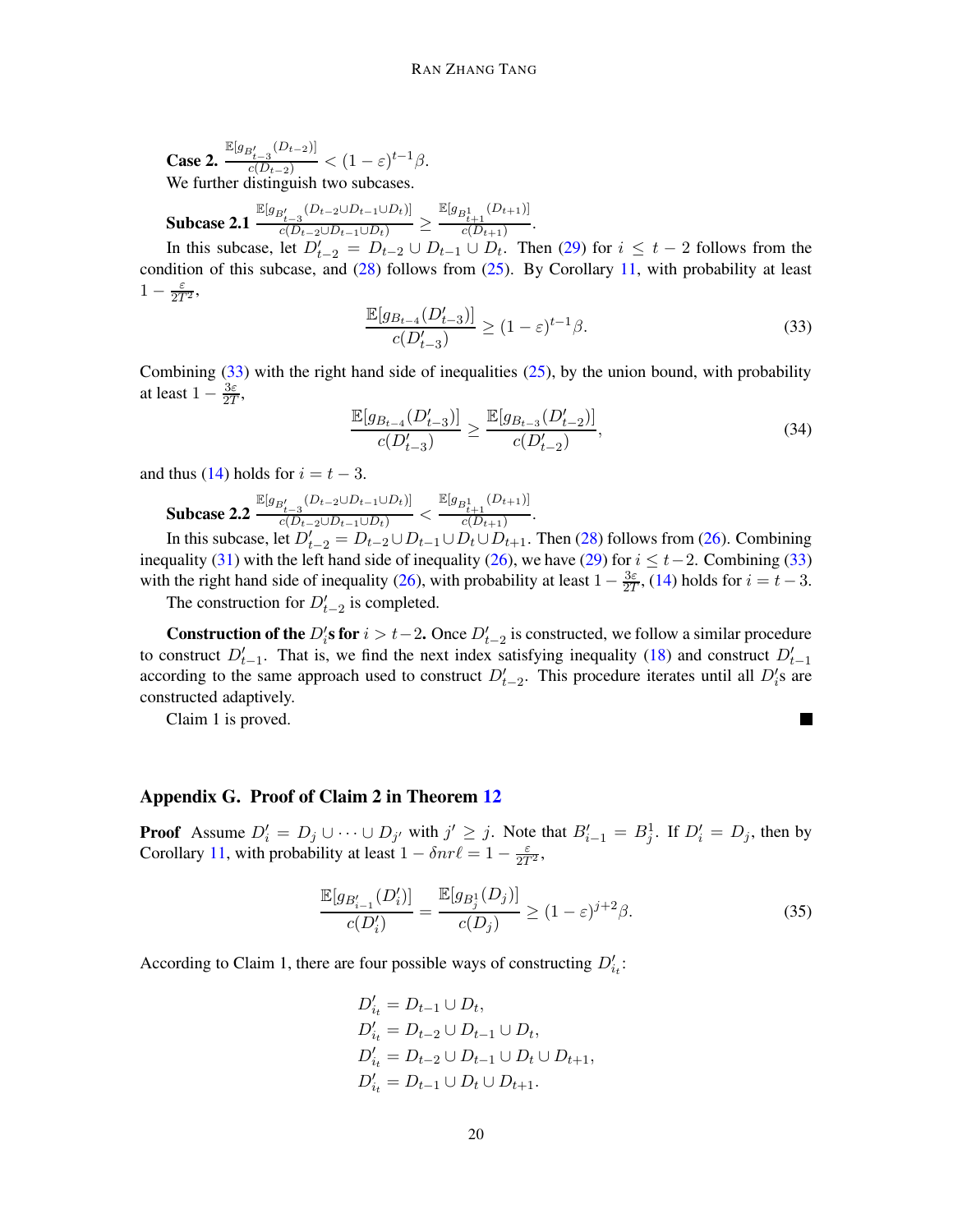Hence, a  $D'_i = D_j \cup \cdots \cup D_{j'}$  with  $j' > j$  must be in the form of  $D'_i = D'_{i_{(j+1)}}$  or  $D'_i = D'_{i_{(j+2)}}$ . By (*i*), with probability at least  $1 - \frac{\varepsilon}{2T^2}$ ,

$$
\frac{\mathbb{E}[g_{B_{i-1}'}(D_i')]}{c(D_i')} \geq (1-\varepsilon)^{j+2}\beta \text{ or } (1-\varepsilon)^{j+3}\beta.
$$

Combining this with inequality [\(35\)](#page-19-1), with probability at least  $1 - \frac{\varepsilon}{2T^2}$ ,

<span id="page-20-0"></span>
$$
\frac{\mathbb{E}[g_{B'_{i-1}}(D'_i)]}{c(D'_i)} \ge (1-\varepsilon)^{j+3}\beta.
$$
\n(36)

Similar to the proof of [\(23\)](#page-17-5), after  $D_1, \ldots, D_{j-1}$  are chosen, for any remaining element v, with probability at least  $1 - \varepsilon/T$ ,  $\mathbb{E}[g_{B_j^1}(v)]/c(v) \leq (1 - \varepsilon)^{j-1}\beta$ . Hence

$$
\beta(B'_{i-1}) = \beta(B_j^1) \le (1 - \varepsilon)^{j-1}\beta.
$$

Combining this with inequality [\(36\)](#page-20-0), by the union bound, with probability at least  $1 - 3\varepsilon/2T$ , a *fixed*  $D'_i$  satisfies Claim 2. Again by the union bound, for *every*  $1 \le i \le p - 1$ , Claim 2 holds with probability at least  $1 - 3\varepsilon/2$ .  $\overline{\phantom{0}}$ 

### Appendix H. Proof of Claim 3 in Theorem [12](#page-9-3)

**Proof** By the definition of  $w(v)$ , we have

$$
w(A^*) = \sum_{v \in A^*} \sum_{i=1}^p (z_{v,i} - z_{v,i+1}) \frac{c(D_i')}{r_i}
$$
  
= 
$$
\frac{c(D_1')}{r_1} \sum_{v \in A^*} z_{v,1} + \sum_{i=2}^p \left(\frac{c(D_i')}{r_i} - \frac{c(D_{i-1}')}{r_{i-1}}\right) \sum_{v \in A^*} z_{v,i}.
$$
 (37)

Similarly,  $c(B_p')$  can be rewritten as follows:

<span id="page-20-1"></span>
$$
c(B'_{p}) = \sum_{i=1}^{p} c(D'_{i}) = \sum_{i=1}^{p} r_{i} \cdot \frac{c(D'_{i})}{r_{i}}
$$
  
= 
$$
\sum_{i=1}^{p} \left( \sum_{j=i}^{p} r_{j} - \sum_{j=i+1}^{p} r_{j} \right) \frac{c(D'_{i})}{r_{i}}
$$
  
= 
$$
\frac{c(D'_{1})}{r_{1}} \sum_{j=1}^{p} r_{j} + \sum_{i=2}^{p} \left( \frac{c(D'_{i})}{r_{i}} - \frac{c(D'_{i-1})}{r_{i-1}} \right) \sum_{j=i}^{p} r_{j}
$$
(38)

By Claim 1, with probability at least  $1 - 3\varepsilon/2$ ,

<span id="page-20-2"></span>
$$
\frac{c(D_i')}{r_i} \ge \frac{c(D_{i-1}')}{r_{i-1}}
$$
 holds for any  $2 \le i \le p$ . (39)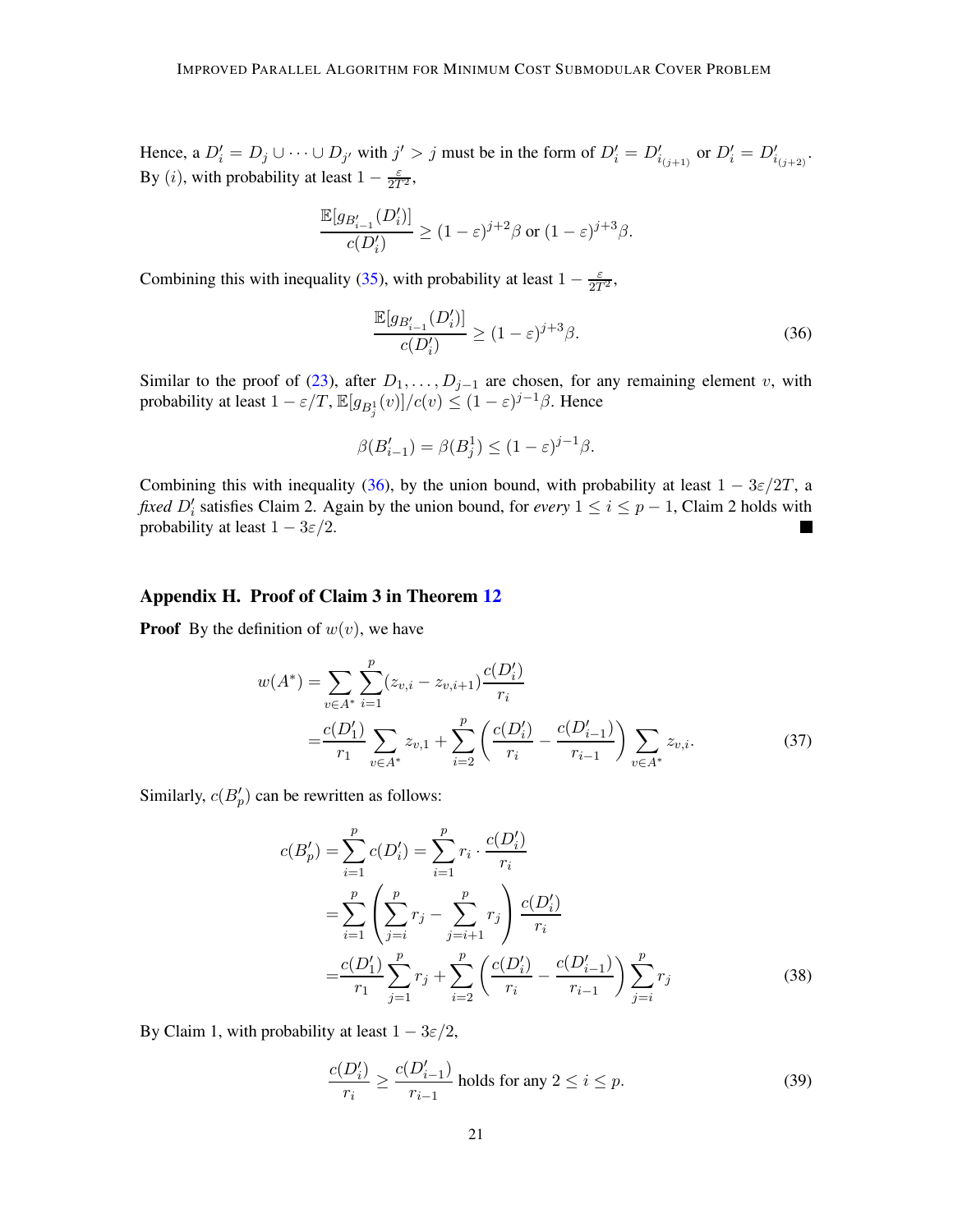Then, comparing [\(37\)](#page-20-1) and [\(38\)](#page-20-2), to prove Claim 3, it suffices to prove that

<span id="page-21-0"></span>
$$
\sum_{j=i}^{p} r_j \le \sum_{v \in A^*} z_{v,i} \text{ for any } 1 \le i \le p. \tag{40}
$$

The left term of inequality  $(40)$  can be written as

<span id="page-21-1"></span>
$$
\sum_{j=i}^{p} r_j = \sum_{j=i}^{p} \left( \mathbb{E}[g(B'_j)] - \mathbb{E}[g(B'_{j-1})] \right) = \mathbb{E}[g(B'_p)] - \mathbb{E}[g(B'_{i-1})] = k - \mathbb{E}[g(B'_{i-1})]. \tag{41}
$$

Suppose  $A^* = \{v_1, \ldots, v_q\}$ . Denote  $A_j^* = \{v_1, \ldots, v_j\}$  for  $j = 1, \ldots, q$ , and  $A_0^* = \emptyset$ . The right term of inequality  $(40)$  can be bounded by

$$
\sum_{v \in A^*} z_{v,i} = \sum_{j=1}^q \mathbb{E}[g_{B'_{i-1}}(v_j)]
$$
\n
$$
\geq \sum_{j=1}^q \mathbb{E}[g_{B'_{i-1} \cup A^*_{j-1}}(v_j)]
$$
\n
$$
= \sum_{j=1}^q \left( \mathbb{E}[g(B'_{i-1} \cup A^*_{j})] - \mathbb{E}[g(B'_{i-1} \cup A^*_{j-1})] \right)
$$
\n
$$
= \mathbb{E}[g(B'_{i-1} \cup A^*)] - \mathbb{E}[g(B'_{i-1})] = k - \mathbb{E}[g(B'_{i-1})],
$$
\n(42)

where the inequality is due to the submodularity of g. Inequality  $(40)$  follows from  $(41)$  and  $(42)$ , and thus Claim 3 is proved. П

### Appendix I. Proof of Claim 4 in Theorem [12](#page-9-3)

**Proof** By Claim 2, for any  $v \in V$  and any  $1 \le i \le p - 1$ , with probability at least  $1 - 3\varepsilon/2$ ,

$$
(1 - \varepsilon)^4 \frac{\mathbb{E}[g_{B_i'}(v)]}{c(v)} \le \frac{\mathbb{E}[g_{B_i'}(D_{i+1}')]}{c(D_{i+1}')}.
$$
\n(43)

It follows that

$$
w(v) = \sum_{i=1}^{p} (z_{v,i} - z_{v,i+1}) \frac{c(D'_i)}{r_i}
$$
  
\n
$$
\leq \sum_{i=1}^{p} (z_{v,i} - z_{v,i+1}) \frac{c(v)}{(1 - \varepsilon)^4 z_{v,i}}
$$
  
\n
$$
\leq c(v) \cdot H(z_{v,1}) / (1 - 4\varepsilon).
$$
 (44)

<span id="page-21-2"></span> $\blacksquare$ 

Then Claim 4 follows from  $z_{v,1} \le \max_{v \in V} g(v) \le \min\{\Delta, k\}$  and  $(1 - \varepsilon)^4 \ge 1 - 4\varepsilon$ .